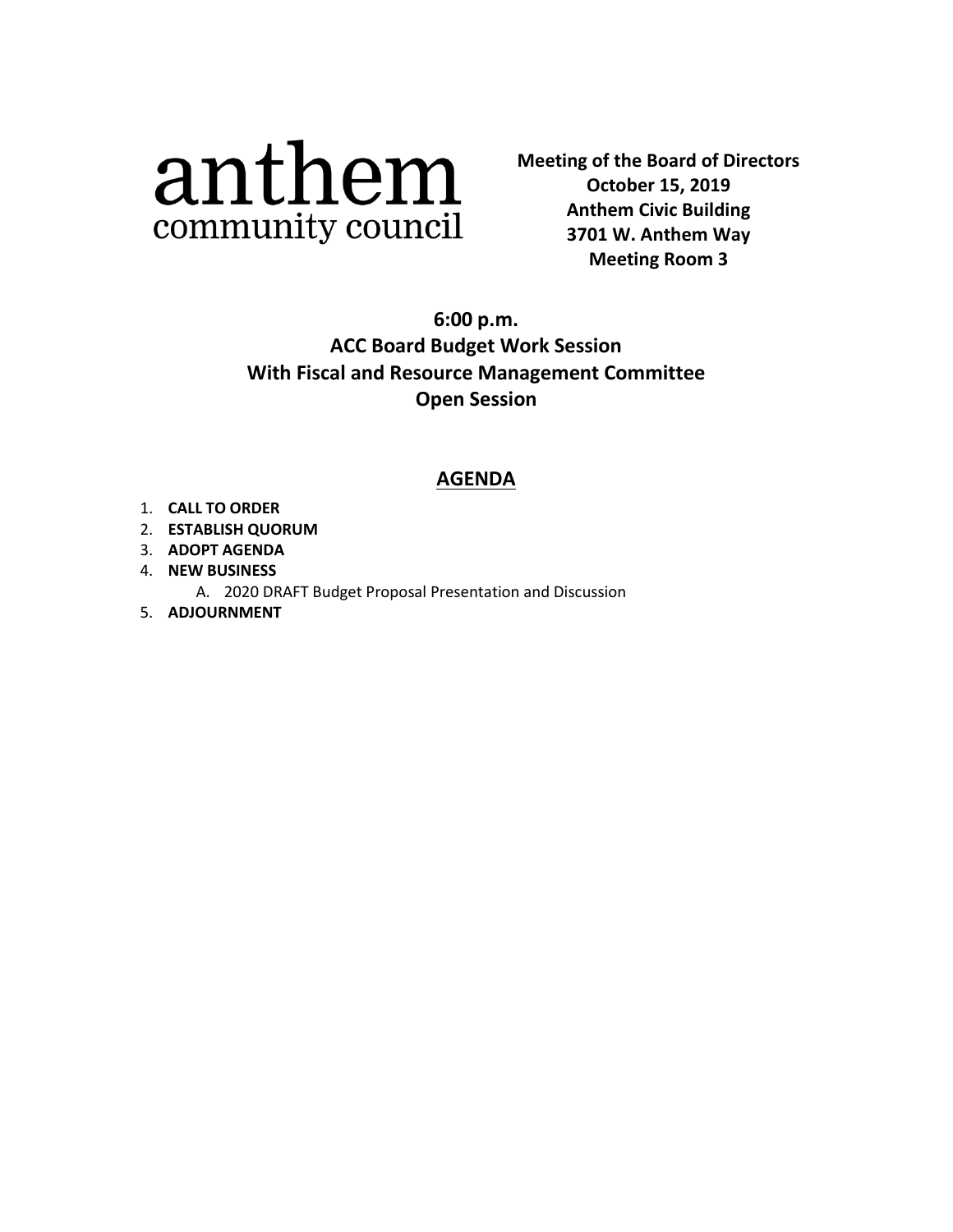# anthem community council

# Memorandum

| Re:   | <b>ACC Draft 2020 Operating Budget</b>        |
|-------|-----------------------------------------------|
| Date: | October 14, 2019                              |
| From: | Neal Shearer, Community Executive Officer     |
| C:    | Fiscal & Resource Management (FaRM) Committee |
| To:   | ACC Board of Directors                        |

Staff is pleased to transmit the draft 2020 Operating Budget for the Board's review and discussion at the open work session on Oct. 15, 2019.

**\_\_\_\_\_\_\_\_\_\_\_\_\_\_\_\_\_\_\_\_\_\_\_\_\_\_\_\_\_\_\_\_\_\_\_\_\_\_\_\_\_\_\_\_\_\_\_\_\_\_\_\_\_\_\_\_\_\_\_\_\_\_\_\_\_\_\_\_\_\_\_\_\_\_\_**

This budget reflects the Board's strategic priorities by providing for:

- The continuation of high-quality services and facilities;
- The continuation of involvement with community partners;
- Advocacy for Anthem on public safety and other issues impacting the community;
- The implementation of Facilities Master Plan projects (e.g., dog park); and
- Strengthening and stabilizing staffing to position the organization for future success.

**As presented, the draft budget does not include an assessment increase.** However, it sets the stage for focused and thoughtful discussions on the timing and level of future assessment increases that are needed to address cumulative cost pressures since the last ACC assessment increase in 2014.

In preparing this budget, department directors and the budget team reviewed, questioned and refined every expense line item. As a result of this deliberative process, the projected 2020 total operating costs are increasing by a 3% or \$294,000 over the 2019 budget, even with the following major cost factors adding over \$600,000 to the proposed budget:

• *Mandatory minimum wage increase.* 2020 will be the fourth year of mandatory increases to the minimum wage with the highest increase of \$1.00 per hour. Since 2016, the minimum wage in Arizona has increased almost \$4.00 per hour, from \$8.05 in 2016 to \$12.00 in 2020. Wages for over 100 seasonal and year-round ACC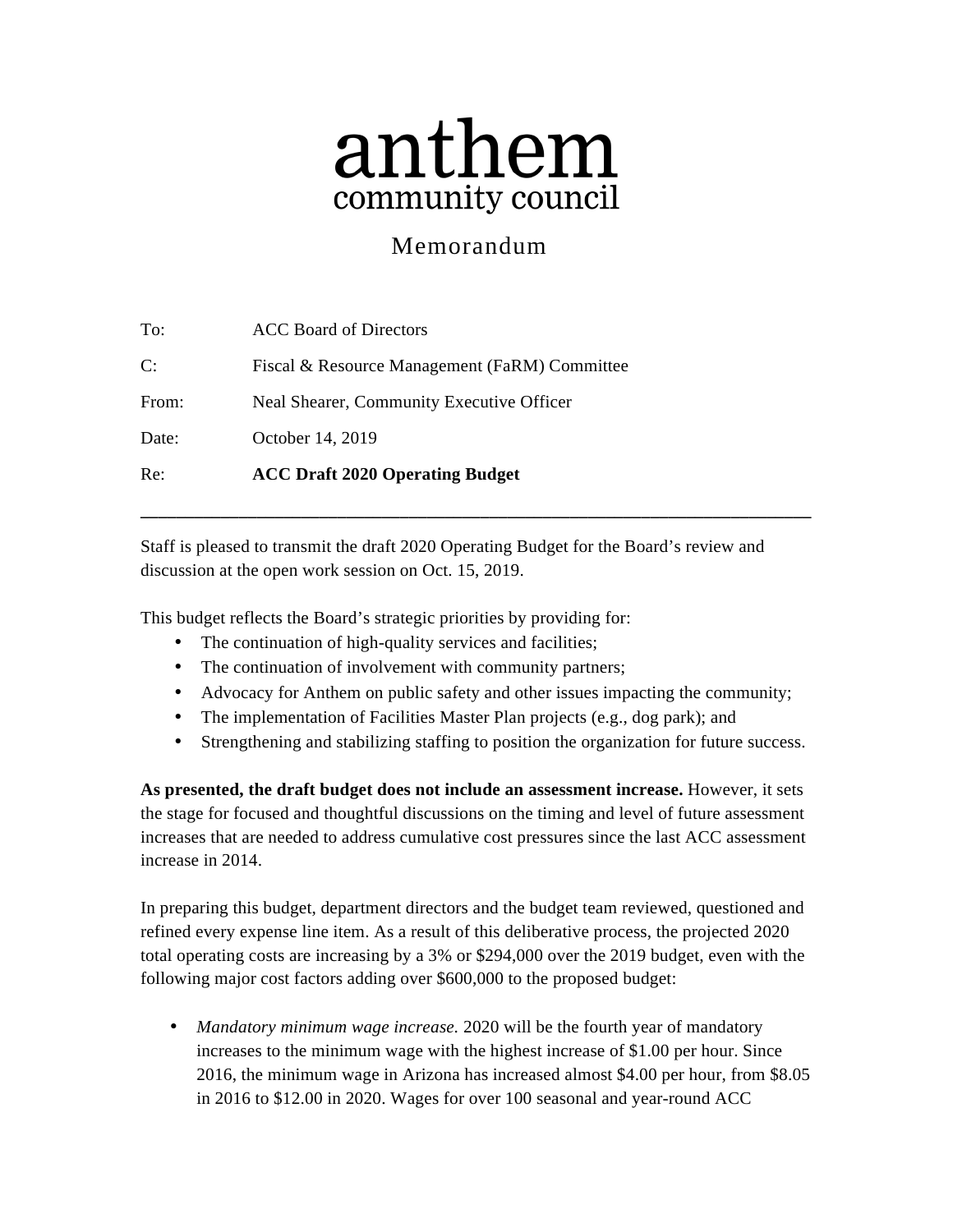employees have been positively impacted by the minimum wage increase, but it has caused year-over-year increases to payroll, with a 2020 impact of approximately \$85,000.

- *Merit pay.* In this very tight and competitive labor market, the ACC must continue to take steps to retain and attract talented employees, combat the high cost of turnover, promote staff stability, and create succession management options for key positions. The 2020 draft budget includes funding for a 3% merit increase (performance based, not cost of living) and limited equity pay adjustments in the amount of approximately \$115,000.
- *Executive staff restructuring.* The ACC is reimplementing the three-person executive team structure (CEO/CFO/COO) that existed from 2011-2018, due to the continuously high workload, a steady stream of external issues that require strategic attention, and the importance of leadership continuity and the separation of duties in finance and operations. Additionally, after more than ten years with the ACC, Neal Shearer will retire as CEO in mid-2020, and the Board intends to provide for a smooth transition of leadership by recruiting for and hiring a new CEO before his departure. The 2020 payroll budget is increased by approximately \$145,000 to add a COO position and allow for a dual-CEO overlap period.
- *Major contracts.* Approximately \$135,000 is added to the 2020 budget for increases in major service contracts, including IT (\$20,000), custodial (\$40,000, which includes the dog park) and landscaping (\$75,000, which includes the dog park and Paseo). In mid-2019, the Board directed staff to issue a comprehensive RFP for landscape maintenance services, the ACC's largest service contract, and nine reputable firms submitted proposals. The ACC and the Anthem Parkside Community Association collaborated on this RFP to leverage economies of scale and seamless service delivery. An increase in the base landscape contract is expected, as the ACC's contract for base landscape services has not increased for nine years. During that timeframe, there have been minimum wage increases and scope expansions to include Opportunity Way Park and the new dog park. The Board will consider the 2020-21 landscape services contract recommendation at its open meeting on Oct. 23, 2019. *(Please note that the landscape contract price is for base services; extra services that are provided on a unit pricing basis—such as plants, tree pruning, overseeding, sod, and special projects—are budgeted in other line items).*
- *Utilities.* Water bills are projected to increase by approximately \$80,000 due to the 2019 EPCOR interim water rate increase.
- *Legal fees.* \$60,000 is included in the budget for expert legal advocacy to protect Anthem rate payers during the 2020 EPCOR water rate case, an increase of \$36,000.
- *Master Plan projects.* The draft budget includes the initial full year of dog park operating costs, estimated at \$70,000, in various line items. This includes: Park Patrol hours at 36/week (\$23,000); utilities (\$10,000); supplies/repairs/misc. (\$8,000); custodial services (\$9,000–included in the custodial contract increase, above); and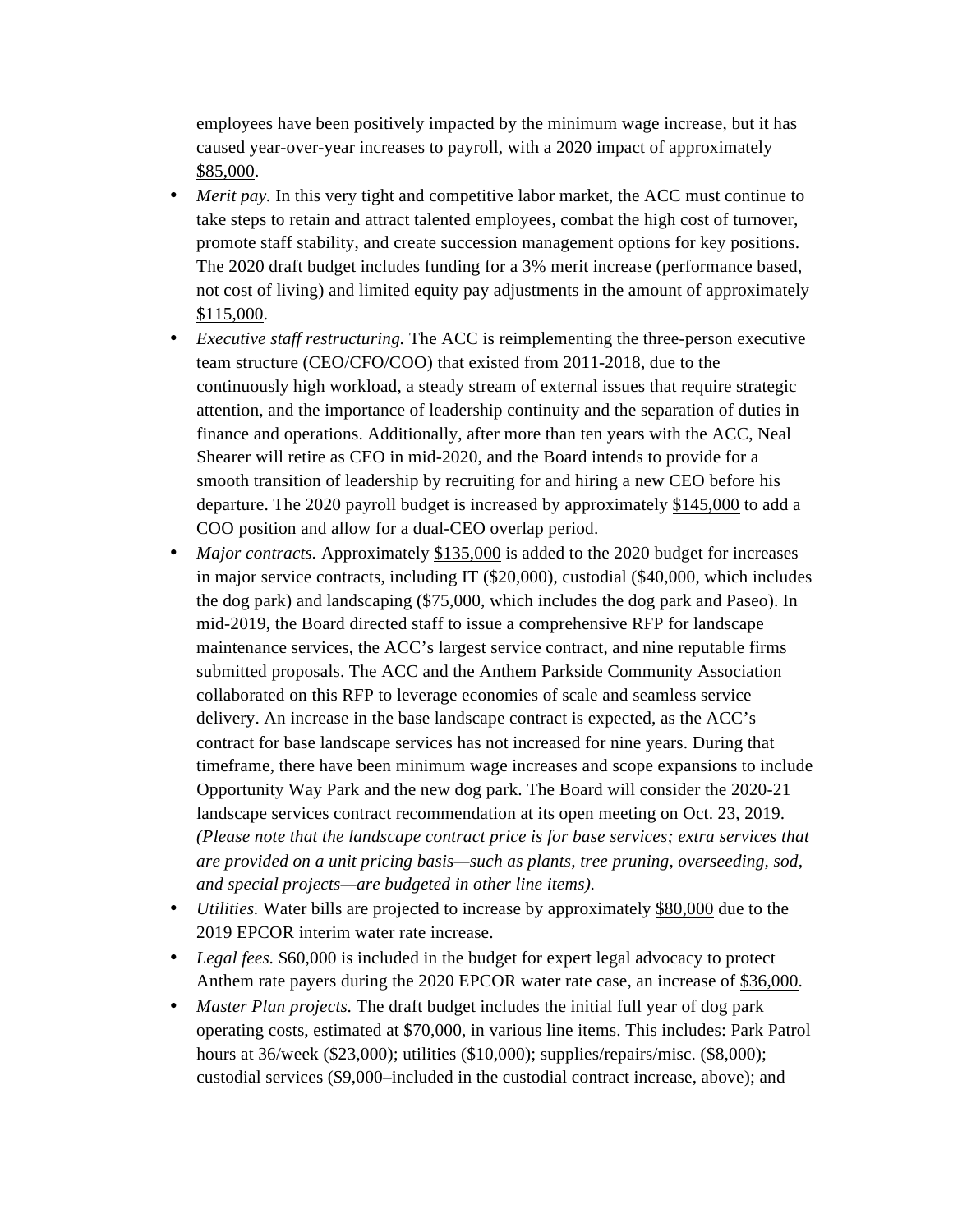landscape services (\$20,000–estimate only, as this cost is included in the landscape contract increase, above).

On the revenue side, the total assessments and income are projected to increase by \$613,000 or 7% over the 2019 budget, after transfers to the Enhancement Fund (\$749,860) and the Reserve Fund (\$1,800,000). This total reflects increases in several revenue categories, including but not limited to single family and multi-family residential assessments, resales and disclosures, and community programs. Modest fee increases are proposed for some Community Center programs including group fitness passes, Adventure Club, camp, and the swim team, as outlined in the department budgets, below. The Board approved a user fee of \$50 per household for dog park membership, which is included in the community program revenue at a conservative \$20,000.

A recommended revision to the ACC's Reserve Fund contribution retains \$420,000 in revenue to fund operating costs while keeping the Reserve Fund "fully funded" through 2048, as validated by Criterium-Kessler Engineers, the firm that conducted the 2018 Reserve Study (see attached letter, dated Oct. 3, 2019). The current Reserve Fund balance of \$16,700,000 reflects a stronger financial position than originally forecasted in the 2018 Reserve Study, and the preliminary indication is that the total Reserve Fund expenditures in 2019 and proposed 2020 will be less than forecasted (preliminary 2020 Reserve Fund projects are attached).

After proposed transfers to the Enhancement and Reserve Funds, the total proposed operating costs exceed the proposed total assessments and income by \$993,000. It is important to acknowledge that this deficit is not indicative of Operating Fund cash flow concerns for 2020, given the ACC's net cash reserves; funds that are owed to the Operating Fund for the accelerated Master Plan projects; anticipated new Enhancement Fees that could be used for operating expenses (if needed); and the ACC's consistent track record of controlling expenditures and underspending the budget to end the year with an Operating Fund surplus.

This unique time of transition with the ACC executive team affords a prime opportunity for the new CFO (recruitment underway) to work with the CEO, Board, and Fiscal and Resource Management (FaRM) Committee to take a fresh look at the ACC's short- and mid-range financial picture (and operations), in order to evaluate the following issues: the underlying need and justification for assessment and fee increases beyond 2020; the need to revamp and strengthen the annual budget process and how it is presented; the timing of the final approved Master Plan project (Skate Park expansion), tentatively scheduled for 2020-21; and the need to reassess options to strengthen FaRM Committee involvement, including a hybrid "finance committee" structure with Board and resident representation.

This budget incorporates many hours of work by the combined staff of all ACC departments, and includes a continuing challenge to department directors to refine actual performance throughout the year, as well as the commitment to embrace opportunities that generate cost savings without a sacrifice in service quality. While no budget can anticipate every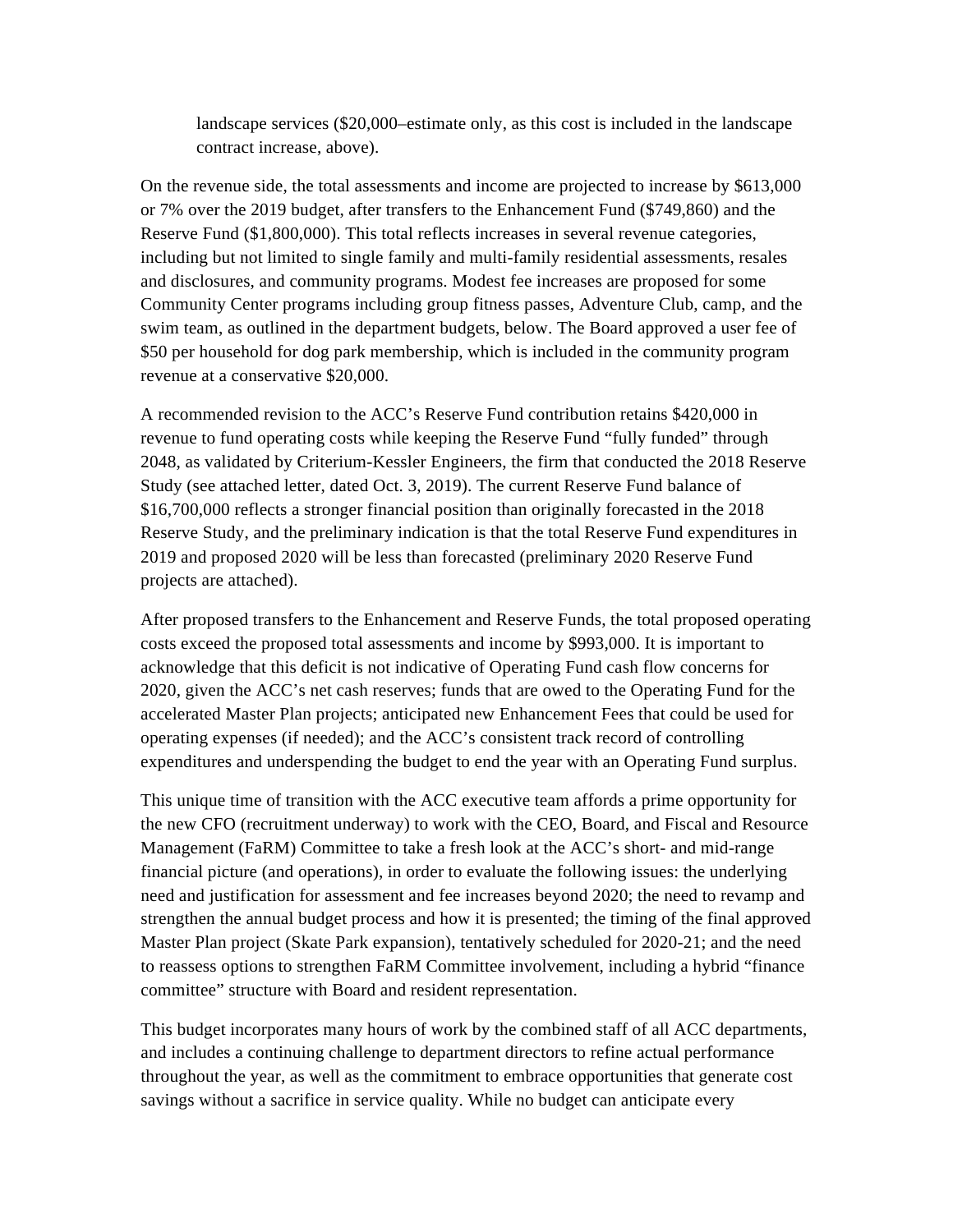occurrence that would impact an operating year end-result, we believe that this budget presents a realistic and achievable objective, and presents both an opportunity and challenge to our dedicated staff at all levels to again demonstrate focused attention on utilizing community resources wisely and efficiently.

Attachments:

- Consolidated 2020 Draft Operating Fund Budget Summary
- Draft Operating Fund Budget Detail
- Preliminary 2020 Reserve Projects
- Letter from Criterium-Kessler Engineers dated Oct. 3, 2019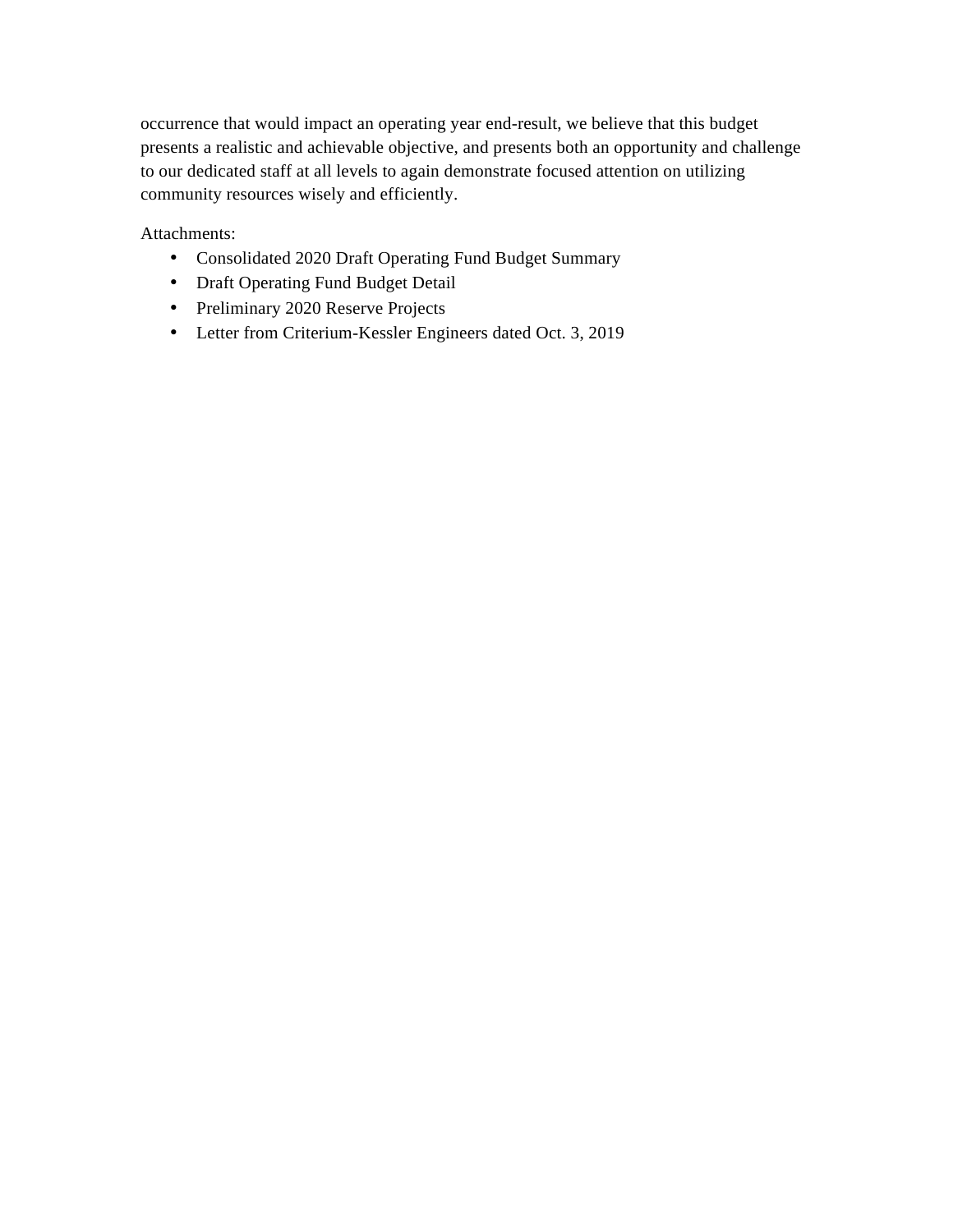#### **Departmental Highlights**

Below are highlights by department; staff will be prepared to address any questions that the Board or residents may have regarding the budget proposals.

#### **40 – Administration**

Administration includes Finance/Accounting, Human Resources, office management and the office of the Community Executive Officer, Community Financial Officer (recruitment underway) and Community Operations Officer (recruitment underway). The mission is to create an organizational culture that promotes integrity, teamwork, and exceptional customer service.

| <b>Items</b>            | <b>Notes</b>                                                                                                                                                                                                                                                                                                                                                                                                                                                                                                                                                                                                                                                                                                                                                                                                                                                                                                                                                                                                                                                                                      |  |  |  |
|-------------------------|---------------------------------------------------------------------------------------------------------------------------------------------------------------------------------------------------------------------------------------------------------------------------------------------------------------------------------------------------------------------------------------------------------------------------------------------------------------------------------------------------------------------------------------------------------------------------------------------------------------------------------------------------------------------------------------------------------------------------------------------------------------------------------------------------------------------------------------------------------------------------------------------------------------------------------------------------------------------------------------------------------------------------------------------------------------------------------------------------|--|--|--|
| Revenue                 | Revenues reflect careful consideration to have an accurate<br>budget for all line items while still remaining conservative.<br>Enhancement Fees are conservatively projected to be<br>\$749,860, a reflection of the continuing strong resale housing<br>market in Anthem and low mortgage rates. Through the first<br>nine months of 2019, Enhancement Fees total \$736,000.                                                                                                                                                                                                                                                                                                                                                                                                                                                                                                                                                                                                                                                                                                                     |  |  |  |
| Expenses                | Professional Services Fees are up \$38,425 over 2019 budget,<br>$\bullet$<br>but below 2018 actuals; draft budget reflects increases in<br>legal support for water rates, collections, and CPA services.<br>Insurances reflect the ACC portion only; past years reflected<br>the entire bill including the HOA portions. This accounts as a<br>budgetary reduction of \$91,120.<br>Salaries & Wages shows an increase due to adding a COO;<br>٠<br>overlap for new CEO training and merit increases for current<br>staff of 3% are included.<br>Vacant positions account for 2.5 full-time employees and<br>$\bullet$<br>provide an opportunity to re-evaluate and strengthen critical<br>functions including IT coordination, contract administration<br>and quality control, and selected accounting services.<br>Education Expenses are decreased by \$10,175 from the 2019<br>$\bullet$<br>budget, but remain higher than 2018 actuals, due to the<br>projected increase in safety trainings, employee development/<br>supervisor training, and other professional development<br>activities. |  |  |  |
| Security<br>Measures/IT | The remainder of 2019 will continue to see the planned<br>$\bullet$<br>expansion of physical security measures and video security,<br>improvements to internal IT network backup and data<br>protection, expansion of wireless access in common areas to<br>benefit Anthem residents, and improved IT security at the<br>desktop and network level.<br>With the above additions in 2019, the 2020 overall security<br>budget will see a reduction of \$53,912, but the overall<br>security that is in place will be stronger.                                                                                                                                                                                                                                                                                                                                                                                                                                                                                                                                                                     |  |  |  |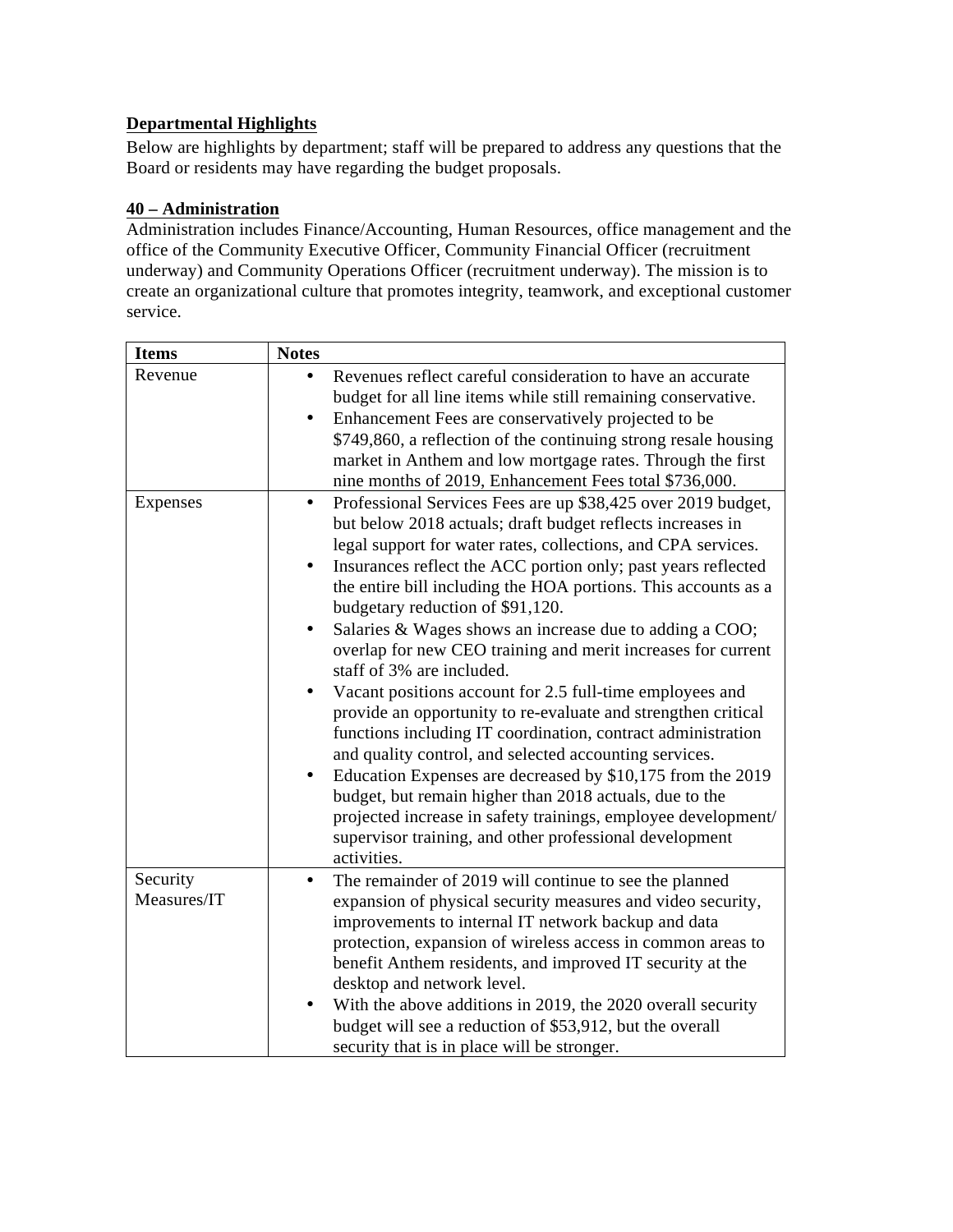#### **41, 42, 43 – Community Center Administration, Programs and Maintenance**

The Community Center budgets include routine maintenance, janitorial, programming and other administrative and operational expenses. Note that many of the programming costs are influenced by the amount of management salary allocated to that particular area.

The focus and daily emphasis of the Community Center is to provide a wide range of quality amenities for our residents and their families within a safe and inviting environment. ACC management continues to evaluate the types of programs and equipment that enhance the user experience. As part of that continual evaluation, the ACC is dedicated to balancing its staffing resources to complement its offerings to the community.

| <b>Items</b>    | <b>Notes</b>                                                                     |  |  |  |  |  |  |  |  |
|-----------------|----------------------------------------------------------------------------------|--|--|--|--|--|--|--|--|
| Revenue         | Overall revenue for all programs is expected to be \$81,343 higher in 2020       |  |  |  |  |  |  |  |  |
|                 | than in 2019. Approximately 50% of this comes from the projected                 |  |  |  |  |  |  |  |  |
|                 | increase in revenue from the Youth Leagues. After a review of fees for           |  |  |  |  |  |  |  |  |
|                 | selected programs and activities within the Community Center, the                |  |  |  |  |  |  |  |  |
|                 | following fee increases are proposed for 2020:                                   |  |  |  |  |  |  |  |  |
|                 | Group Fitness Passes (on Jan. 1, 2020)                                           |  |  |  |  |  |  |  |  |
|                 | Daily passes increase from \$5 to \$7                                            |  |  |  |  |  |  |  |  |
|                 | Monthly passes increase from \$49 to \$55                                        |  |  |  |  |  |  |  |  |
|                 | • 12-punch passes increase from \$40 to \$45                                     |  |  |  |  |  |  |  |  |
|                 | 24-punch passes increase from \$65 to \$72<br>$\bullet$                          |  |  |  |  |  |  |  |  |
|                 | Adventure Club (on Jan. 1, 2020): Second hour increases from \$1 to \$2;         |  |  |  |  |  |  |  |  |
|                 | first hour remains \$5.                                                          |  |  |  |  |  |  |  |  |
|                 | Camp (on Jan. 1, 2020)                                                           |  |  |  |  |  |  |  |  |
|                 | Daily rate increases from \$45 to \$55                                           |  |  |  |  |  |  |  |  |
|                 | Weekly rate has been restructured based on field trip attendance.                |  |  |  |  |  |  |  |  |
|                 | Weekly rate currently is \$179 and field trips are an additional cost            |  |  |  |  |  |  |  |  |
|                 | (vary by trip). The new fee structure would be \$175/week without                |  |  |  |  |  |  |  |  |
|                 | field trips and \$195/week with field trips.                                     |  |  |  |  |  |  |  |  |
|                 | Swim Team (on April 1, 2020): There is a proposed increase of 5%, the            |  |  |  |  |  |  |  |  |
|                 | first increase in several years, to allow this popular legacy program to         |  |  |  |  |  |  |  |  |
|                 | keep pace with expenses.                                                         |  |  |  |  |  |  |  |  |
| Payroll and     | The Community Center employs over 100 seasonal and variable-<br>$\bullet$        |  |  |  |  |  |  |  |  |
| <b>Benefits</b> | hour employees, all of whom are impacted by AZ Prop 206. With                    |  |  |  |  |  |  |  |  |
|                 | the increase of Prop 206 by \$1.00/hour in 2020 and 3% merit                     |  |  |  |  |  |  |  |  |
|                 | increases, the result is an annual increase of \$70,803.                         |  |  |  |  |  |  |  |  |
|                 | The change in payroll also reflects the consolidation of Rock Wall<br>$\bullet$  |  |  |  |  |  |  |  |  |
|                 | staff with front desk staff & fitness/sports monitors. It also reflects          |  |  |  |  |  |  |  |  |
|                 | an increase in adding additional Park Patrol staff for the dog park              |  |  |  |  |  |  |  |  |
|                 | and Adventure Playground during high activity times.                             |  |  |  |  |  |  |  |  |
| Aquatics        | The Aquatics budget shows a net loss, as that category includes the<br>$\bullet$ |  |  |  |  |  |  |  |  |
|                 | cost of lifeguards and related training to operate the pool and water            |  |  |  |  |  |  |  |  |
|                 | park; these are expenses that are covered by assessments.                        |  |  |  |  |  |  |  |  |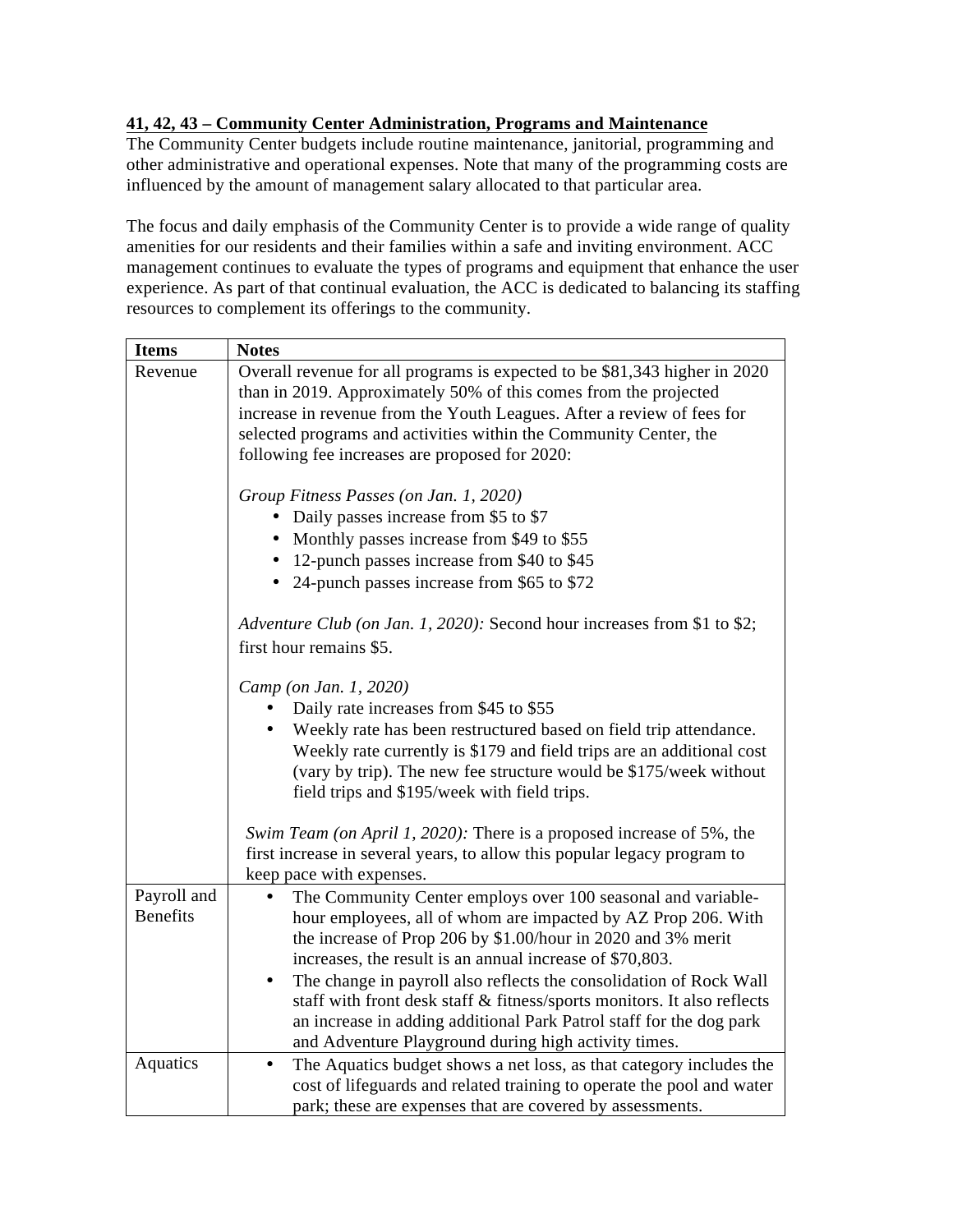|                           | In 2018, the ACC added funding for one on-call guard each shift to<br>address challenges with paid sick time (a new feature of the<br>minimum wage law). The aquatics park cannot operate without<br>sufficient guards, and the new law allows for staff to call in last-<br>minute, necessitating the move to pay a guard to be on "standby."<br>This practice continues to remain in place as a necessity.<br>The ACC will continue to invest in lifeguard training and coverage<br>٠<br>to protect pool guests. This investment has proven to be successful<br>as the Aquatics Team has consistently received the top five-star<br>rating from the Starfish Aquatics Institute, an organization that<br>conducts independent audits of lifeguard operations during the<br>busy summer season.<br>In 2019, revenue from swim lessons has increased by over \$12,000<br>from what was budgeted, and is expected to remain at that level for<br>2020.<br>Although the Aquatics revenue shows a decrease of revenue of<br>\$4,000 for 2020 from 2019 actual, this is due to the Junior Guard<br>and Junior CABS classes being moved to Children's Programs,<br>where that same \$4,000 increase is in the revenue. |
|---------------------------|-------------------------------------------------------------------------------------------------------------------------------------------------------------------------------------------------------------------------------------------------------------------------------------------------------------------------------------------------------------------------------------------------------------------------------------------------------------------------------------------------------------------------------------------------------------------------------------------------------------------------------------------------------------------------------------------------------------------------------------------------------------------------------------------------------------------------------------------------------------------------------------------------------------------------------------------------------------------------------------------------------------------------------------------------------------------------------------------------------------------------------------------------------------------------------------------------------------------|
| Fitness and<br>Rock Wall  | Although there was an increase in fitness equipment and an<br>$\bullet$<br>expectation for 2019 that there would be increases in fitness<br>equipment repair, the ACC has been able to reduce outside vendor<br>repair. The ACC's newest Aquatics Technician has extensive<br>experience in fitness equipment repair and is now handling non-                                                                                                                                                                                                                                                                                                                                                                                                                                                                                                                                                                                                                                                                                                                                                                                                                                                                     |
|                           | warrantied repairs.<br>Rock Wall continues to be promoted for increased opportunities in<br>revenue and use of this amenity.                                                                                                                                                                                                                                                                                                                                                                                                                                                                                                                                                                                                                                                                                                                                                                                                                                                                                                                                                                                                                                                                                      |
| Camp                      | Camp continues to be popular and operates at a reasonable net<br>$\bullet$<br>profit.                                                                                                                                                                                                                                                                                                                                                                                                                                                                                                                                                                                                                                                                                                                                                                                                                                                                                                                                                                                                                                                                                                                             |
| <b>Sports</b><br>Programs | Anthem has seen an explosive growth in third-party club-<br>$\bullet$<br>sponsored sports, including multiple soccer organizations; lacrosse,<br>flag football, and baseball. All of these organizations, along with<br>the ACC's own sponsored sports programs, compete for limited<br>field availability. As club sports expand, the ACC's internal<br>programs experience declining revenue, attendance and<br>participation.<br>Adult Sports have declined significantly and most programs have<br>been removed for 2020. However, interest surveys will be pursued<br>for possible additions to programs where there is most interest.<br>Overall, Youth League revenue is expected to increase \$43,000<br>٠<br>over 2019; this is due to the Sports Program Manager introducing a<br>Get Rec'd program in 2019, with even higher participation<br>expected in 2020. Additionally, an adaptive recreational program<br>will be added in 2020. Two club teams have also been added in<br>2019 and the response has been positive.                                                                                                                                                                            |
| Other<br>Programs         | Teen programs remain in place but have modest popularity.<br>Special events remain popular, including Parents' Night Out,<br>Monster Ball, Buddie the Elf, and the Valentine Dance.                                                                                                                                                                                                                                                                                                                                                                                                                                                                                                                                                                                                                                                                                                                                                                                                                                                                                                                                                                                                                               |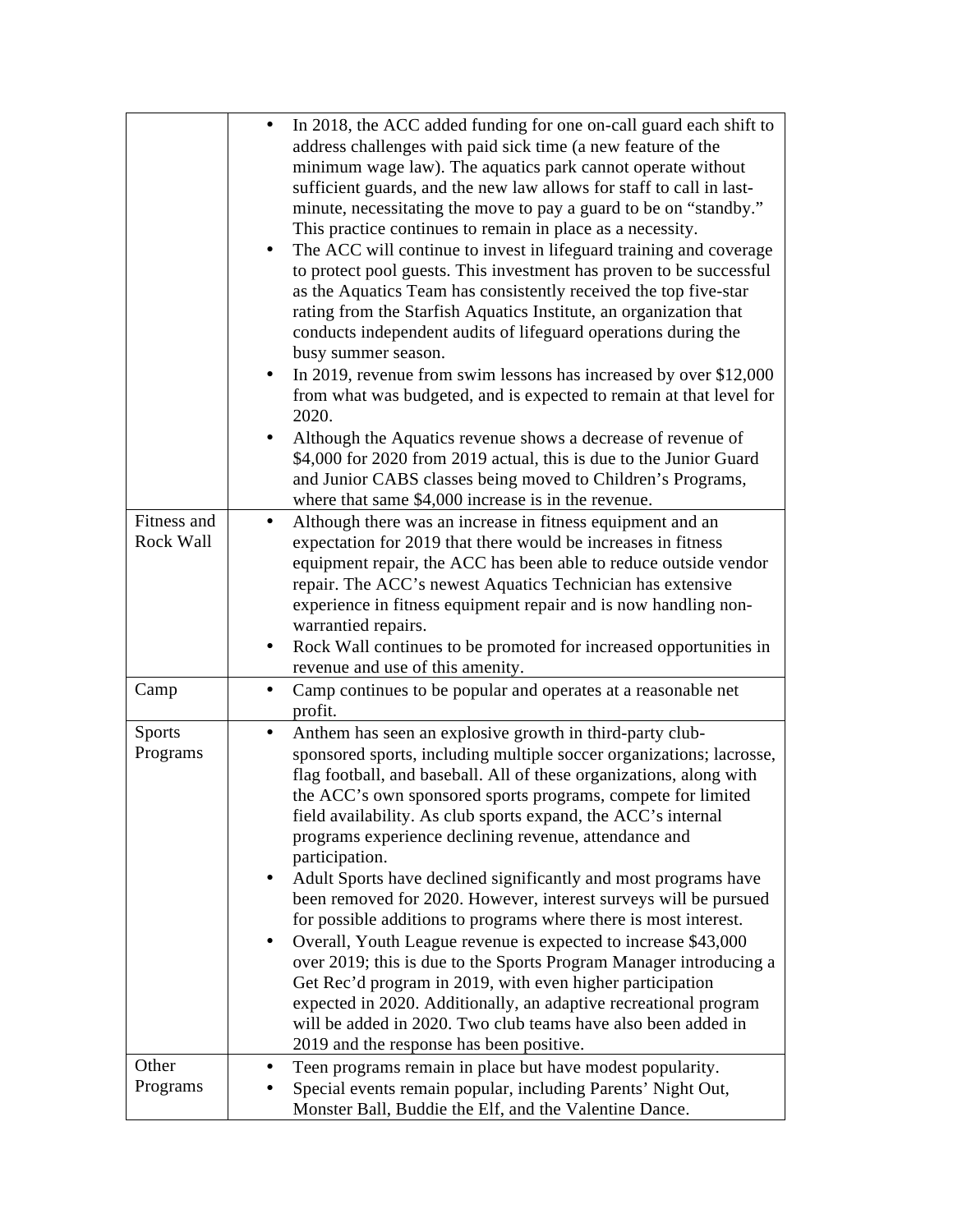|          | Adventure Club, the on-site drop-off daycare for children whose<br>$\bullet$<br>parents/caregivers are working out or attending a class, has seen a<br>deficit for several years. There is a proposed increase of \$1.00 per<br>hour for the second hour of use.                                                                                                                                                                                                                                                                                                                                                                                                  |
|----------|-------------------------------------------------------------------------------------------------------------------------------------------------------------------------------------------------------------------------------------------------------------------------------------------------------------------------------------------------------------------------------------------------------------------------------------------------------------------------------------------------------------------------------------------------------------------------------------------------------------------------------------------------------------------|
| Security | Security, in the form of video, audio and live physical presence,<br>continues to be an important part of the Community Center budget.<br>Employee and resident safety and security are of paramount<br>concern, and the ACC continues to invest in technologies and<br>services so that residents may safely enjoy all that the Community<br>Center and parks have to offer.<br>This line includes Park Patrol, overnight third-party security, and<br>$\bullet$<br>the contract with off-duty Sheriff deputies. There are funding<br>increases for additional Park Patrol staff, for both Adventure<br>Playground and the dog park, during high-activity times. |
| CivicRec | New online registration software was successfully launched in<br>2019. The 2020 budget includes a 10% fee of monthly revenue for<br>the system that was not previously included in the budget.                                                                                                                                                                                                                                                                                                                                                                                                                                                                    |

#### **44 – Civic Building**

The Anthem Civic Building opened to the public in January 2014, and has been Anthem's "living room" ever since, housing ACC and HOA staff, and serving as a gathering and meeting space for Anthem residents, businesses, clubs, and organizations. There are rooms for rent, drop-in space, a Business Center, diverse programming to complement what is offered at the Community Center, non-profit office space, and leased space for the Maricopa County Sheriff's Office/Phoenix Police Department.

| <b>Items</b>                      | <b>Notes</b>                                |  |  |
|-----------------------------------|---------------------------------------------|--|--|
| Revenues                          | The building has seen a reduction in room   |  |  |
|                                   | rentals, so the revenue has been reduced by |  |  |
|                                   | \$10,000 for 2020.                          |  |  |
| <b>Operations and Maintenance</b> | Overall, operating expenses reflect a       |  |  |
|                                   | nominal decrease.                           |  |  |

#### **45 – Paseo**

The common areas within Paseo are owned and maintained by the ACC. The CC&Rs for Paseo authorize the ACC to charge a benefited assessment to cover the cost of maintaining the common areas and to apply the assessment equally to all 160 dwelling units. This benefited assessment is in addition to the assessments that Paseo homeowners pay to the ACC and Parkside.

The quarterly benefited assessment for Paseo has remained \$118.50/unit since 2013. When multiplied for all Paseo units for a full year, the total benefited assessments equal \$75,480. This total assessment is evaluated each year to cover the cost of the base landscape maintenance contract, general maintenance services, tree pruning and removal, new plants and trees, overseeding, granite installations, desert landscape conversion projects, common area maintenance, irrigation system repairs, lighting supplies/repairs, electricity, vandalism, insurance, and water for irrigation.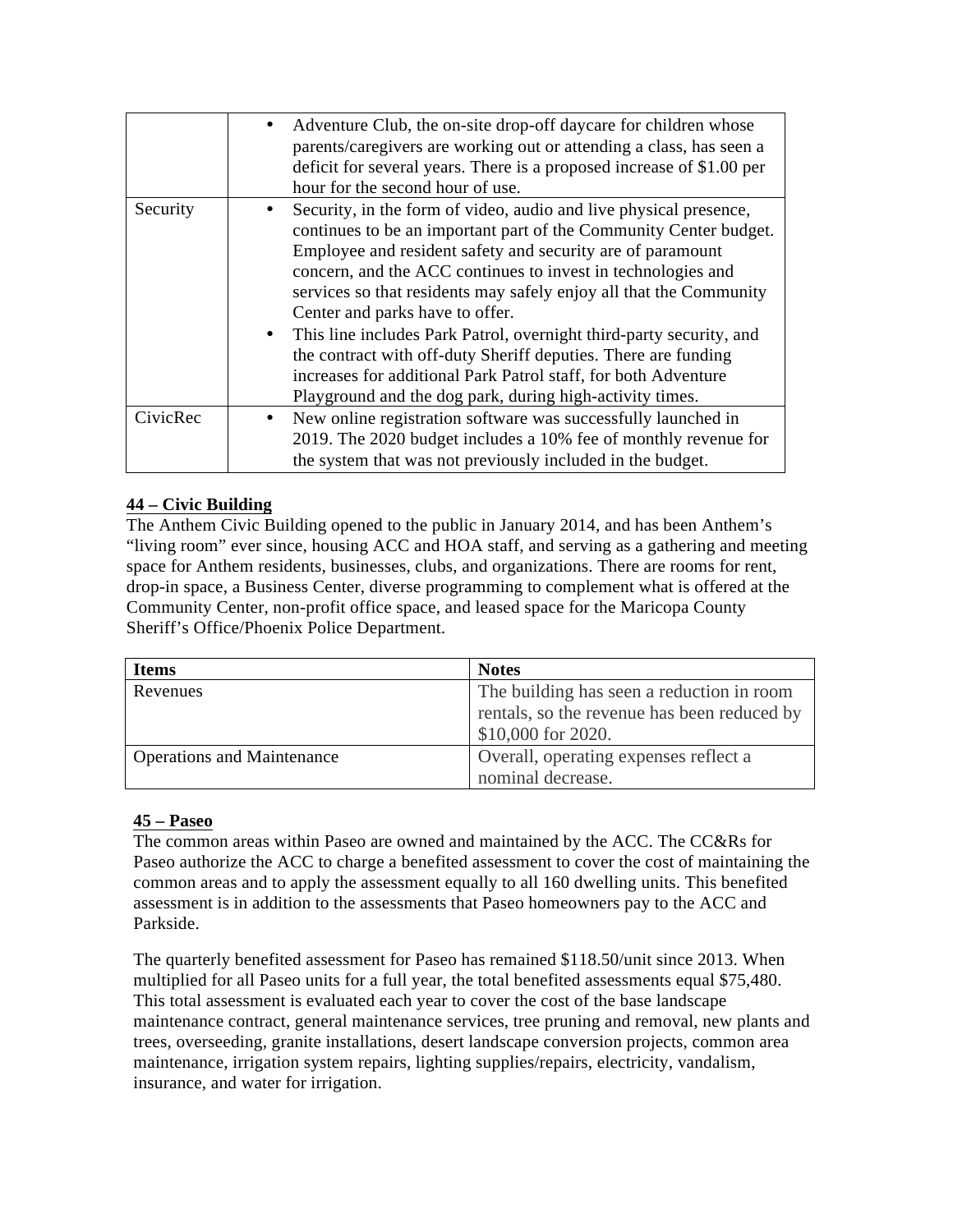As part of the Fall 2019 landscape maintenance services RFP process, nine reputable commercial landscape contractors submitted proposals, and every contractor's proposed pricing for Paseo came in considerably higher than the current BrightView contract of \$1,250/month, which has not increased for several years. For 2020, the landscape maintenance contract for Paseo is expected to increase to \$3,000/month, which will increase the total 2020 operating budget for Paseo to \$84,480 (as opposed to the current \$75,480), after some line item costs were trimmed or transferred to the ACC. **The new budget/total benefited assessment amount of \$84,480 will require an increase in the benefited assessment for each Paseo unit of \$4.50/month or \$13.50/quarter.**

The 2018 Reserve Study recommends that a Reserve Fund contribution in the amount of \$2.50/month or \$7.50/quarter be added to the special benefited assessment in each of the next four years, in order to begin to correct the long-term deficiencies in the fund. Staff is recommending to the Board that we delay implementation of this proposed 2020 Reserve Fund contribution until 2021, in order to more fully analyze the Reserve Study, and to differentiate the repairs and replacement costs that are paid by the annual operating budget for Paseo and the Reserve Fund. This one-year pause will also allow more time to communicate with Paseo homeowners on this matter.

| <b>Items</b> | <b>Notes</b> |                                                                                                                                                                                                                                                                                           |
|--------------|--------------|-------------------------------------------------------------------------------------------------------------------------------------------------------------------------------------------------------------------------------------------------------------------------------------------|
| Revenue      |              | As explained above, the new budget/total benefited<br>assessment amount of \$84,480 will require an increase in<br>the benefited assessment for each Paseo unit of \$4.50/month<br>or $$13.50$ /quarter.                                                                                  |
| Expenses     |              | Projected Paseo expenses include: \$12,100 for utilities;<br>\$36,000 for base landscape services; \$24,000 for tree<br>pruning, granite, plants, and special landscape projects;<br>\$8,780 for community area repairs, maintenance and<br>lighting supplies; and \$3,600 for insurance. |

#### **46 – Parks and Facilities Maintenance**

Parks & Facilities has the largest budget and is responsible for maintenance of all ACC facilities and infrastructure, as well as: Community Park; Opportunity Way Park; Liberty Bell Park & Splash Pad; Community Center; Civic Building; Anthem Veterans Memorial; Anthem Dog Park (late 2019), entry features; common areas not maintained by HOAs; over 10 miles of roadsides and medians; 346 acres of landscaped common area; 1,540 acres of open space (mostly protected washes); over 4 million sq. ft. of common wall and view fence; over 15 miles of walking, biking and pedestrian trails; over 8 miles of barbed wire fence; and over 20,000 trees.

| <b>Items</b> | <b>Notes</b> |                                                           |  |  |  |  |
|--------------|--------------|-----------------------------------------------------------|--|--|--|--|
| Personnel    | $\bullet$    | In 2019, employee headcount did not change, but           |  |  |  |  |
|              |              | department leadership structure was modified to           |  |  |  |  |
|              |              | incorporate additional managers. This enhances succession |  |  |  |  |
|              |              | planning needs and day-to-day management of contracts     |  |  |  |  |
|              |              | and vendors. The new Landscape Manager oversees           |  |  |  |  |
|              |              | landscape and fields, and was commissioned with a focus   |  |  |  |  |
|              |              | on the landscape contract and to ensure obligations are   |  |  |  |  |
|              |              | completed in a timely manner and with high quality.       |  |  |  |  |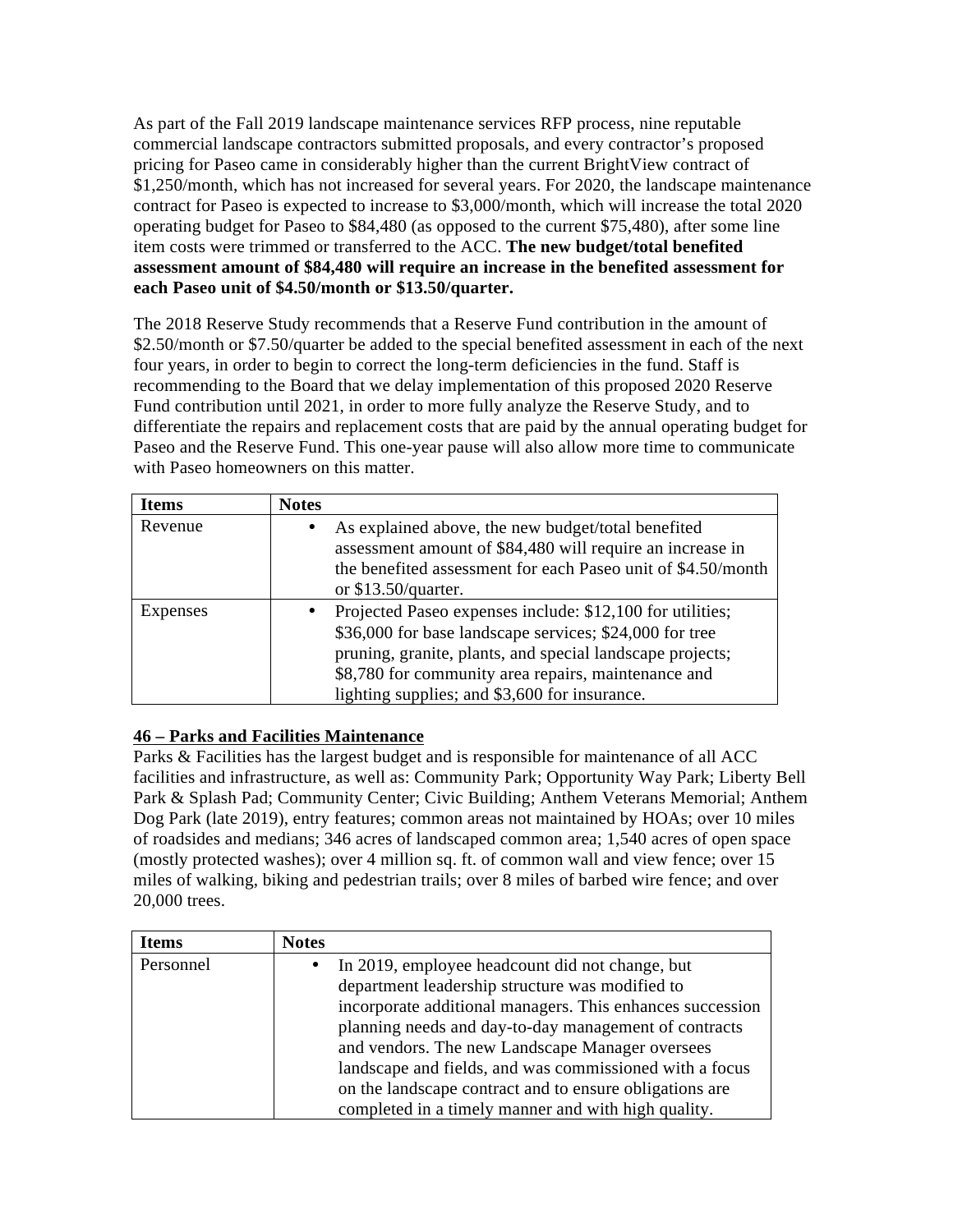|             | The filling of this position, adjustment of responsibilities,<br>merit increases, and Prop 206 realignment result in an<br>increase of \$72,029.                                 |
|-------------|----------------------------------------------------------------------------------------------------------------------------------------------------------------------------------|
| Utilities   | Due to the EPCOR interim water rate increase, there is a<br>projected increase of \$62,000.                                                                                      |
| Maintenance | The ACC will continue to invest in tree trimming, granite<br>replacement, and plant replacement at amounts consistent<br>with 2019 levels.                                       |
|             | Overall, the total increase in repairs and maintenance is<br>approximately \$50,000 over the 2019 budget.                                                                        |
| Supplies    | The lighting supplies budget remained consistent with the<br>last two years, but the LED replacements should all be in<br>place by the end of 2020, resulting in future savings. |
| Service     | The janitorial contract includes a 3% increase over 2019.                                                                                                                        |
| Contracts   | The ACC has retained its service contracts for pest control,                                                                                                                     |
|             | parking lot sweeping, lake maintenance, pump                                                                                                                                     |
|             | maintenance, HVAC preventative maintenance, fire                                                                                                                                 |
|             | monitoring, and elevator maintenance without any                                                                                                                                 |
|             | significant increases for 2020 vs. 2019.                                                                                                                                         |

The Parks & Facilities 2020 budget also includes Capital Expenditures of \$18,000 for a secure Genie trailer for electrical and lighting repairs, which will provide a more efficient and safe way to conduct such repairs.

#### **47 – Special Events**

The Special Events budget covers revenues, expenses, and oversight associated with the ACC's signature events: Anthem Days, Music in May, Independence Day Celebration, and Autumnfest. The Veterans Day Ceremony, support services for the Memorial Day Ceremony, and the semi-annual Go Green recycling events also are included.

| <b>Items</b> | <b>Notes</b> |                                                                |
|--------------|--------------|----------------------------------------------------------------|
| Revenues     | $\bullet$    | Overall revenues are projected to increase by                  |
|              |              | approximately \$3,275 against the 2019 budget.                 |
| Expenses     | $\bullet$    | Expenses are anticipated to increase by approximately          |
|              |              | \$17,000 overall for Anthem Days, Music n May,                 |
|              |              | Independence Day Celebration, and Autumnfest. \$14,000         |
|              |              | of this overall expense is directly related to event security; |
|              |              | these funds are a direct transfer from Dept. 40 to Dept. 47    |
|              |              | and are not a net increase to the overall budget.              |

## **48 – Communications and Public Affairs; Business Services**

This department oversees all ACC communications, including, but not limited to social media, printed publications and collateral, the community website (including all three HOAs), and the Anthem Veterans Memorial. Staff also assists HOA partners and community members with communications, rate cases, special events, Community Center and Civic Building programs, and other cross-promotional services.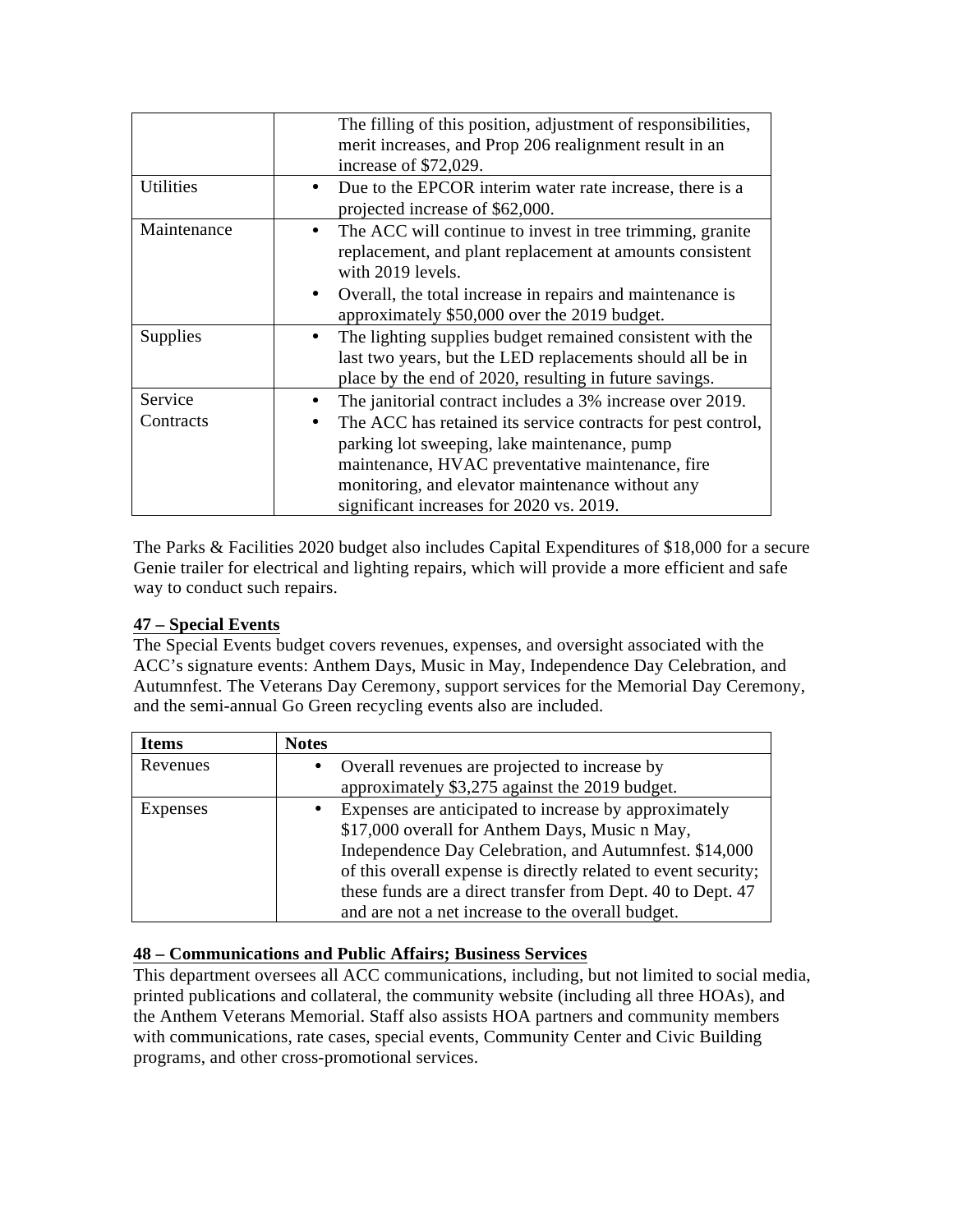| <b>Items</b> | <b>Notes</b>                                                     |
|--------------|------------------------------------------------------------------|
| Expenses     | No significant changes.                                          |
| Personnel    | In late 2019 or early 2020, the Communications                   |
|              | Department will add a part-time Content Management               |
|              | Specialist (CMS). The CMS will handle primarily website          |
|              | content, as well as Intranet and analytics, and will serve as    |
|              | an additional CivicRec administrator.                            |
|              | This is not an additional position being added, but rather a     |
|              | part-time position approved in the 2018 and 2019 Finance         |
|              | Department budgets being re-allocated to the                     |
|              | Communications Department.                                       |
|              | Late in 2019, Business Services and Code Compliance<br>$\bullet$ |
|              | moved under the umbrella of this department.                     |
| Publications | The current publications and frequency of those<br>٠             |
|              | publications will remain the same in 2020 (The Anthem            |
|              | Way/Activities Guide and the Budget-in-Brief), with no           |
|              | significant change in costs.                                     |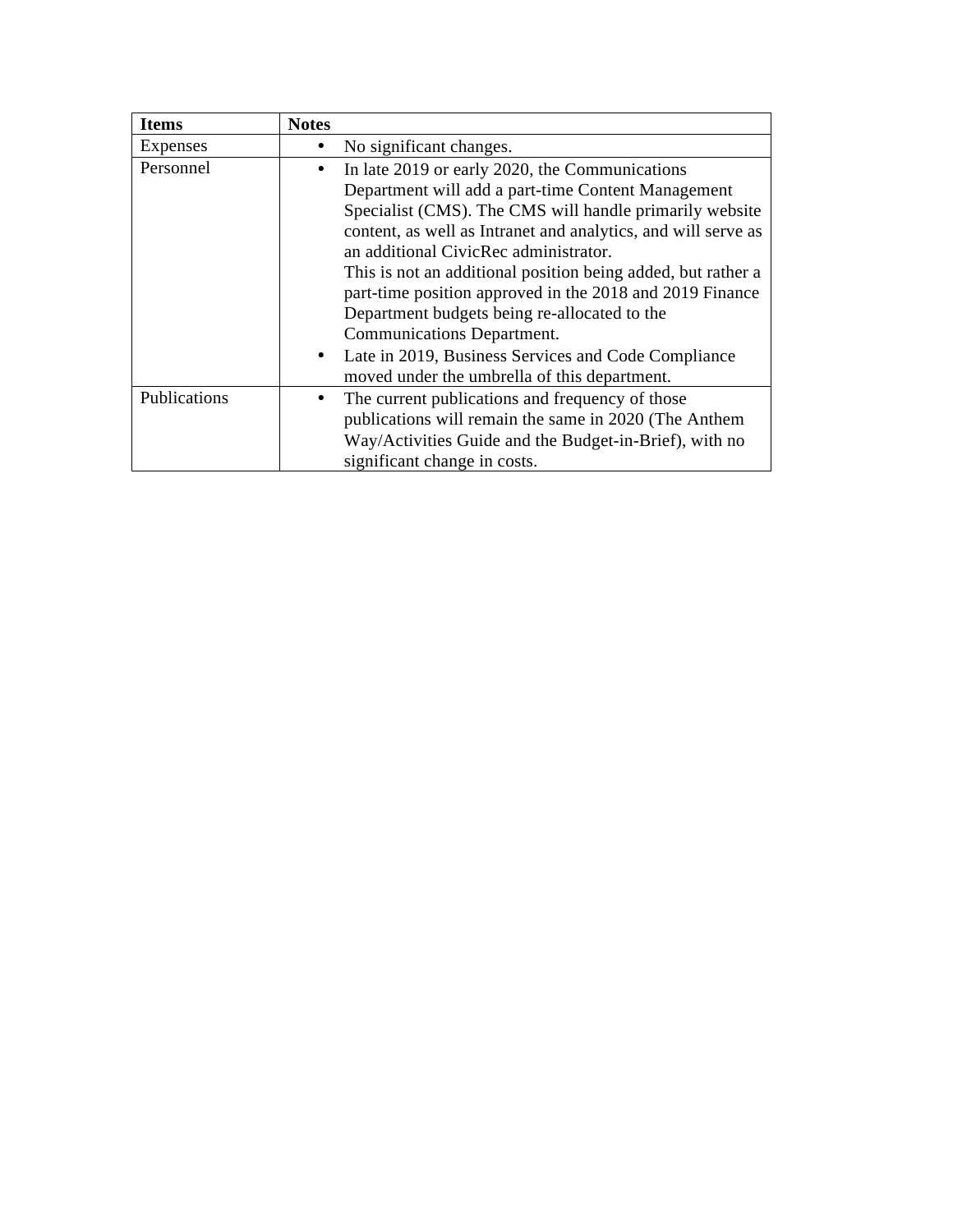## **ANTHEM COMMUNITY COUNCIL DRAFT**

**2 0 2 0 C O N S O L I D A T E D O P E R A T I N G F U N D B U D G E T**



| Copyright, C Anthem Community Council, Inc. 2011-2019                       | <b>BUDGET</b>        | <b>BUDGET</b>        | 2019               | <b>ACTUAL</b>        |
|-----------------------------------------------------------------------------|----------------------|----------------------|--------------------|----------------------|
|                                                                             | <b>PROPOSED</b>      | <b>APPROVED</b>      | YEAR-TO-DATE       | <b>RESULTS</b>       |
|                                                                             | 2020                 | 2019                 | Jan. - Sept.       | 2018                 |
| Assessments - Residential                                                   | 8,249,955            | 8,201,505            | 6,280,159          | 8,174,749            |
| Assessments - Commercial/non-residential                                    | 447,732              | 447,732              | 335,800            | 447,733              |
| Assessments - Apartments & MultiUnit<br>Assessments - Benefited/Paseo       | 331,830<br>84,480    | 315,600<br>75,840    | 236,708<br>56,880  | 315,611<br>76,205    |
| <b>Community Programs Revenues</b>                                          | 803,095              | 721,752              | 608,115            | 682,588              |
| <b>Special Events Revenues</b>                                              | 124,900              | 121,625              | 96,381             | 141,810              |
| Other "Hard" and "Soft" Revenues                                            | 13,975               | 37,175               | 17,235             | 22,722               |
| Reimbursements - Legal & Other                                              | 155,000              | 155,000              | 218,825            | 217,047              |
| Revenues - Rentals                                                          | 403,180              | 384.800              | 279,155            | 383,786              |
| Revenues - Resale & Disclosures<br><b>Enhancement Fees</b>                  | 359,160<br>749,860   | 280,685<br>679,960   | 297,608<br>736,084 | 372,915<br>921.621   |
| <b>Transfers to Enhancement Fund</b>                                        | (749.860)            | (679,960)            | (736, 084)         | (921, 623)           |
| Transfers to Reserve Fund                                                   | (1,800,000)          | (2, 220, 000)        | (1,665,000)        | (2, 100, 000)        |
| <b>Other Non-Classified Incomes</b>                                         | 82,904               | 121,212              | 88,796             | 155,422              |
| TOTAL ASSESSMENTS & INCOME                                                  | 9,256,210            | 8,642,926            | 6,850,661          | 8,890,585            |
|                                                                             |                      |                      |                    |                      |
| Salaries & Payroll<br>Medical, Benefits & Taxes                             | 721,243<br>92,178    | 650,439<br>121,111   | 574,948<br>77,413  | 643,654<br>97,597    |
| Direct CC Program Expenses                                                  | 285,490              | 285,374              | 198,169            | 277,617              |
| <b>Direct Special Events Expenses</b>                                       | 183,010              | 165,475              | 116,978            | 131,990              |
| TOTAL COMMUNITY PROGRAMS & EVENTS                                           | 1,281,920            | 1,222,399            | 967,509            | 1,150,858            |
| TOTAL COMMUNITY INVOLVEMENT                                                 | 171,535              | 185,005              | 104,836            | 149,663              |
|                                                                             |                      |                      |                    |                      |
| <b>TOTAL UTILITIES</b>                                                      | 1,110,800            | 1,038,100            | 754,820            | 992,063              |
| TOTAL HUMAN RESOURCES                                                       | 112,885              | 109,934              | 64,339             | 76,395               |
|                                                                             |                      |                      |                    |                      |
| Salaries & Payroll - Parks / Facilities / Maintenance                       | 714,406              | 642,377              | 480,108            | 639,487              |
| Medical, Benefits & Taxes<br>Common Area Maintenance                        | 178,744<br>13,880    | 169,221<br>11,500    | 117,467<br>10,165  | 160,861<br>8,010     |
| R&M - Park Buildings                                                        | 4,250                | 15,000               | 2,818              | 5,227                |
| Community Center Maintenance                                                | 16,300               | 35,350               | 2,741              | 6,185                |
| <b>HVAC &amp; Plumbing</b>                                                  | 50,868               | 48,420               | 31,921             | 36,999               |
| Pools, Spas & Water Features                                                | 98,850               | 93,250               | 63,635             | 61,391               |
| <b>Irrigation</b>                                                           | 77,800               | 78,740               | 39,797             | 82,003               |
| Tools, Janitorial Supplies, Lighting, Other<br>R&M - Facilities & Equipment | 83,104<br>37,900     | 84,604<br>55,200     | 60,713<br>30,379   | 91,345<br>50,606     |
| R&M - Grounds & Other                                                       | 266,850              | 237,200              | 176,284            | 191,170              |
| Repair, Replace & Maintain - All Other                                      | 132,650              | 158,274              | 118,904            | 194,002              |
| <b>TOTAL REPAIRS &amp; MAINTENANCE</b>                                      | 1,675,601            | 1,629,135            | 1,134,932          | 1,527,285            |
| General Legal & Specialized Legal                                           | 220,400              | 186,500              | 187,990            | 203,805              |
| CPA, Consulting, Professional & Other                                       | 138,500              | 133,975              | 96,830             | 183,647              |
| <b>TOTAL PROFESSIONAL</b>                                                   | 358,900              | 320,475              | 284,819            | 387,451              |
|                                                                             |                      |                      |                    |                      |
| Property, Business, D&O Insurances<br><b>Bad Debt Expense</b>               | 263,780<br>54,540    | 354,900<br>39,540    | 160,407<br>51,335  | 240,535<br>(23, 658) |
| All Other Financial Expenses                                                | 119,715              | 116,378              | 82,455             | 63,863               |
| <b>TOTAL FINANCIAL</b>                                                      | 438,035              | 510,818              | 294,196            | 280,739              |
|                                                                             |                      |                      |                    |                      |
| Landscape Contract<br>Janitorial and Sanitation Contract                    | 1,208,000<br>440.836 | 1,167,000<br>391,387 | 835,344<br>296,118 | 1,125,774<br>378,036 |
| Security & Other Service & Support Contracts                                | 429,635              | 459,830              | 228,837            | 318,346              |
| TOTAL CONTRACT SERVICES                                                     | 2,078,471            | 2,018,217            | 1,360,299          | 1,822,157            |
|                                                                             |                      |                      |                    |                      |
| Payroll - Civic Bldg & Community Center Admin<br>Medical, Benefits & Taxes  | 2,117,431            | 1,917,419            | 1,147,386          | 1,647,251            |
| 401k Programs & Administration                                              | 520,266<br>70,000    | 485,965<br>69,900    | 209,114<br>48,620  | 254,661<br>63,839    |
| <b>Office Consumables</b>                                                   | 30,200               | 47,248               | 18,489             | 27,537               |
| Postage & Copies & Mailings                                                 | 48,456               | 88,856               | 23,814             | 30,779               |
| <b>Office Equipment</b>                                                     | 12,500               | 14,180               | 7,404              | 5,302                |
| Reimbursements                                                              | 2,135                | 2,420                | 557                | 1,670                |
| <b>Dues &amp; Subscriptions</b><br>Equipment Lease & Rentals                | 9,700<br>27,880      | 15,184<br>29,900     | 5,940<br>19,748    | 14,812<br>32,860     |
| Voice, Cell & Data Services                                                 | 88,145               | 153,035              | 52,864             | 70,040               |
| Signs - Community Common Areas                                              | 4,485                | 5,700                | 4,582              | 10,129               |
| <b>Other General &amp; Administrative</b>                                   | 89,864               | 91,434               | (62, 484)          | 46,147               |
| TOTAL GENERAL & ADMIN - CIVIC BLDG & COMM CNTR                              | 3,021,062            | 2,921,242            | 1,476,034          | 2,205,027            |
| TOTAL OPERATING COSTS                                                       | 10,249,210           | 9,955,325            | 6,441,784          | 8,591,637            |
|                                                                             |                      |                      |                    |                      |
| <b>GROSS SURPLUS (DEFICIT)</b>                                              | (993,000)            | (1,312,400)          | 408,877            | 298,948              |
| <b>LESS - Depreciation Expense</b>                                          | 834,000              | 842,400              | 576,370            | 743,855              |
| PLUS - Interest Income, Expense, Tax Accrual                                | 68,000               | 30,000               | 64,562             | 66,895               |
| LESS - Income Taxes - Federal & State                                       | 23,000               | 55,200               | 18,600             | (36, 603)            |
| <b>NET BOOK SURPLUS / (DEFICIT)</b>                                         | (1,782,000)          | (2, 180, 000)        | (121,530)          | (341,409)            |
| <b>LESS - PROPOSED CAPEX</b>                                                | 18,000               | 40,000               | $\bullet$          | 0                    |
|                                                                             |                      |                      |                    |                      |
| PLUS - BASE RESERVE CONTRIBUTION                                            | 1,800,000            | 2,220,000            |                    | 2,220,000            |
| <b>BALANCE AFTER RESERVE PAYMENT</b><br>(shortfall) or excess               | 0                    | $\mathbf{0}$         |                    | $\sim$               |
| BALANCED BUDGET [ + = Surplus ]                                             | $\mathbf 0$          | 0                    |                    | 1,878,591            |
|                                                                             |                      |                      |                    |                      |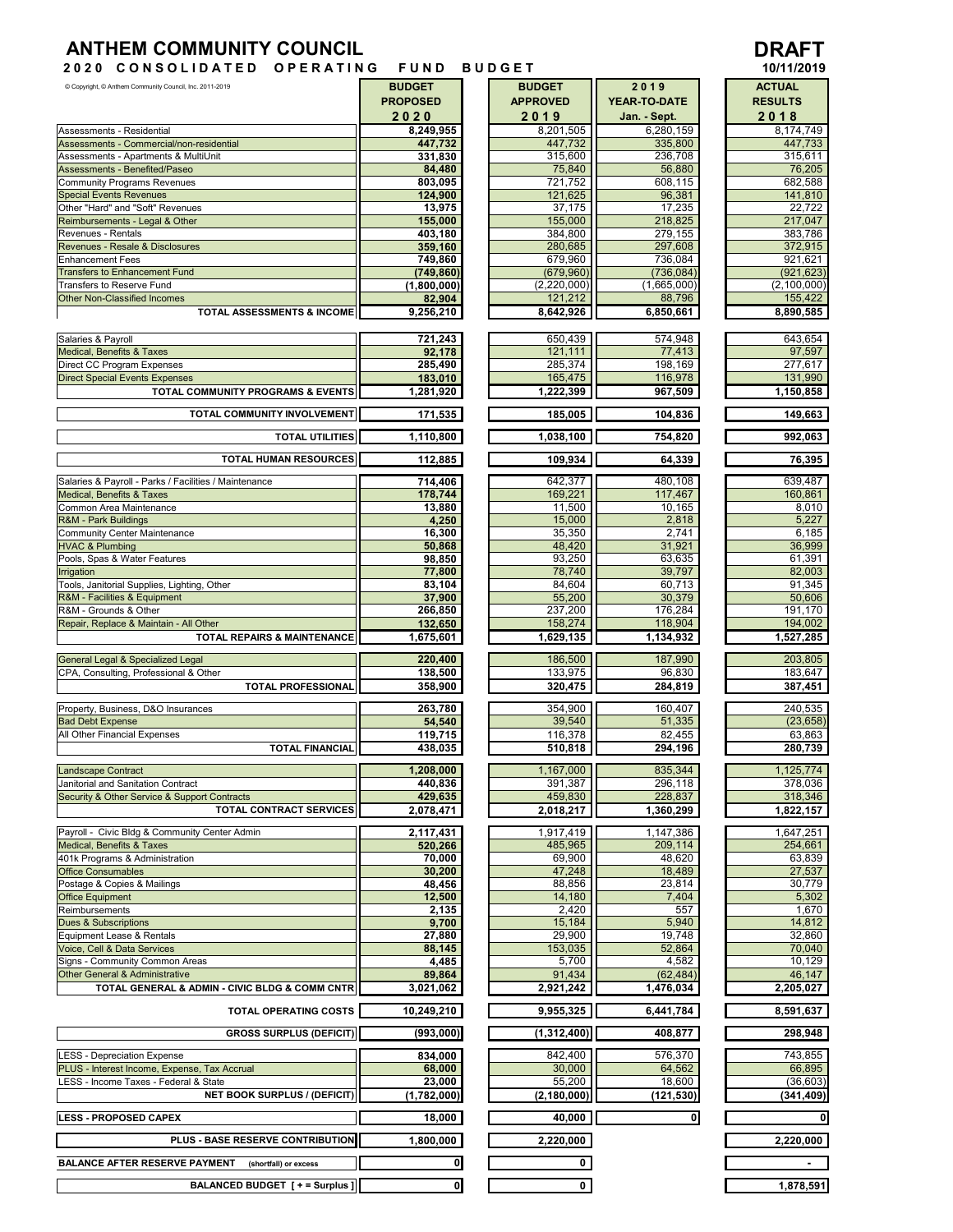# **ANTHEM COMMUNITY COUNCIL DRAFT**<br>OPERATING FUND ONLY 10/11/2019 **OPERATING FUND ONLY BUDGET DETAIL STATEMENT**



|                                       | 2020<br>2019     |                 | 2019                | 2018                  |  |
|---------------------------------------|------------------|-----------------|---------------------|-----------------------|--|
|                                       | <b>NEXT YEAR</b> | <b>Approved</b> | <b>Current Year</b> | <b>Prior Year</b>     |  |
|                                       | <b>BUDGET</b>    | <b>Budget</b>   | 9 Mo Actual         | <b>Full YR Actual</b> |  |
| <b>ASSESSMENTS &amp; INCOMES</b>      |                  |                 |                     |                       |  |
| Assessments - Residential             | 8,249,955        | 8,201,505       | 6,280,159           | 8,174,749             |  |
| Assessments - Commercial              | 447,732          | 447,732         | 335,800             | 447,733               |  |
| Assessments - Apts & Multi-Unit       | 331,830          | 315,600         | 236,708             | 315,611               |  |
| Assessments - Benefited/Paseo         | 84,480           | 75,840          | 56,880              | 76,205                |  |
|                                       |                  |                 |                     |                       |  |
| <b>Aquatics Revenue</b>               | 21,800           | 20,340          | 25,110              | 29,337                |  |
| Swim Team Revenue                     | 161,625          | 177,665         | 125,784             | 139,787               |  |
| <b>Swim Lessons Revenue</b>           | 45,300           | 34,048          | 46,916              | 35,926                |  |
| Youth League Revenue                  | 143,480          | 105,930         | 100,738             | 103,639               |  |
| <b>Adult League Revenue</b>           | 2,400            | 15,300          |                     | 16,055                |  |
| Adventure Club Revenue                | 20,700           | 19,650          | 13,435              | 14,336                |  |
| <b>Children's Programs Revenue</b>    | 17,171           | 13,700          | 4,857               | 14,245                |  |
| Youth Camps                           | 185,225          | 166,964         | 161,890             | 158,352               |  |
| Teen Programs Revenue                 | 15,550           | 9,650           | 2,150               | 5,340                 |  |
| <b>Rock Wall Revenue</b>              | 6,504            | 6,000           | 4,389               | 4,874                 |  |
| <b>Fitness/Wellness Revenue</b>       | 96,840           | 86,005          | 67,946              | 86,776                |  |
| Tennis & Pickleball Revenue           | 86,500           | 66,500          | 54,899              | 73,921                |  |
|                                       |                  |                 |                     |                       |  |
| Events - Anthem Days                  | 58,125           | 58,125          | 65,362              | 64,143                |  |
| Events - Music In May                 | 9,500            | 9,500           | 10,640              | 10,476                |  |
| Events - July 4th                     | 14,800           | 13,800          | 18,153              | 16,351                |  |
| Events - AutumnFest                   | 38,750           | 37,400          |                     | 46,096                |  |
| Events - Other                        | 3,725            | 2,800           | 2,226               | 4,745                 |  |
|                                       |                  |                 |                     |                       |  |
| <b>Internal Collections</b>           | 45,000           | 45,000          | 60,398              | 52,257                |  |
| Legal Collections Rebill Fees         | 87,500           | 87,500          | 111,196             | 118,661               |  |
| Late Charges & Fees                   | 22,500           | 22,500          | 47,230              | 46,129                |  |
| <b>Guest Fees/Passes</b>              | 47,004           | 41,328          | 50,353              | 37,732                |  |
| Non-Resident Revenue                  | 15,000           | 3,504           | 16,710              | 19,034                |  |
| Park Facility Rentals                 | 160,972          | 184,180         | 105,959             | 161,815               |  |
| <b>ACB Room Rentals</b>               | 35,000           | 45,000          | 27,286              | 48,009                |  |
| Resale & Disclosure Revenue           | 359,160          | 280,685         | 297,608             | 372,915               |  |
| <b>Rental Income</b>                  | 207,208          | 155,620         | 145,911             | 173,961               |  |
| <b>ACB Program Revenue</b>            | 1,600            | 2,000           | 2,627               | 3,879                 |  |
| <b>Community Center Room Rent</b>     | 12,296           | 12,380          | 8,950               | 12,402                |  |
|                                       |                  |                 |                     |                       |  |
| <b>NSF Fees Reimbursed</b>            | 2,700            | 900             | 1,875               | 1,650                 |  |
| Vending Income / Sales                | 5,275            | 10,275          | 5,410               | 7,307                 |  |
| <b>Architectural Fees</b>             | 6,000            | 6,000           | 9,950               | 13,765                |  |
| Other Income / Misc.                  | 7,004            | 82,000          | 10,156              | 82,376                |  |
| <b>Enhancement Fees</b>               | 749,860          | 679,960         | 736,084             | 921,621               |  |
| Transfers to Reserve Fund (ACC)       | (1,800,000)      | (2,220,000)     | (1,665,000)         | (2,100,000)           |  |
| <b>Transfers to Enhancement Fund</b>  | (749, 860)       | (679, 960)      | (736, 084)          | (921, 623)            |  |
| <b>TOTAL ASSESSMENTS &amp; INCOME</b> | 9,256,210        | 8,642,926       | 6,850,661           | 8,890,585             |  |

#### **P R O G R A M S**

| Payroll - Aquatics           | 278.149 | 255,653 | 269,342 | 272.423 |
|------------------------------|---------|---------|---------|---------|
| Payroll - Swim Team          | 106.666 | 113.019 | 63,371  | 102.357 |
| Payroll - Swim Lessons       | 29.450  | 11.400  | 25.826  | 14.414  |
| Payroll - Youth League       | 99.277  | 52.224  | 55,185  | 70.760  |
| Payroll - Adult League       | 486     | 33,128  |         |         |
| Payroll - Adventure          | 46.060  | 40.040  | 35,753  | 34,237  |
| Payroll - Children/Teen Prog | 3,187   | 3.812   | 35,670  | 55.415  |
| Payroll - Youth Camp         | 140,205 | 125,719 | 77,838  | 68.924  |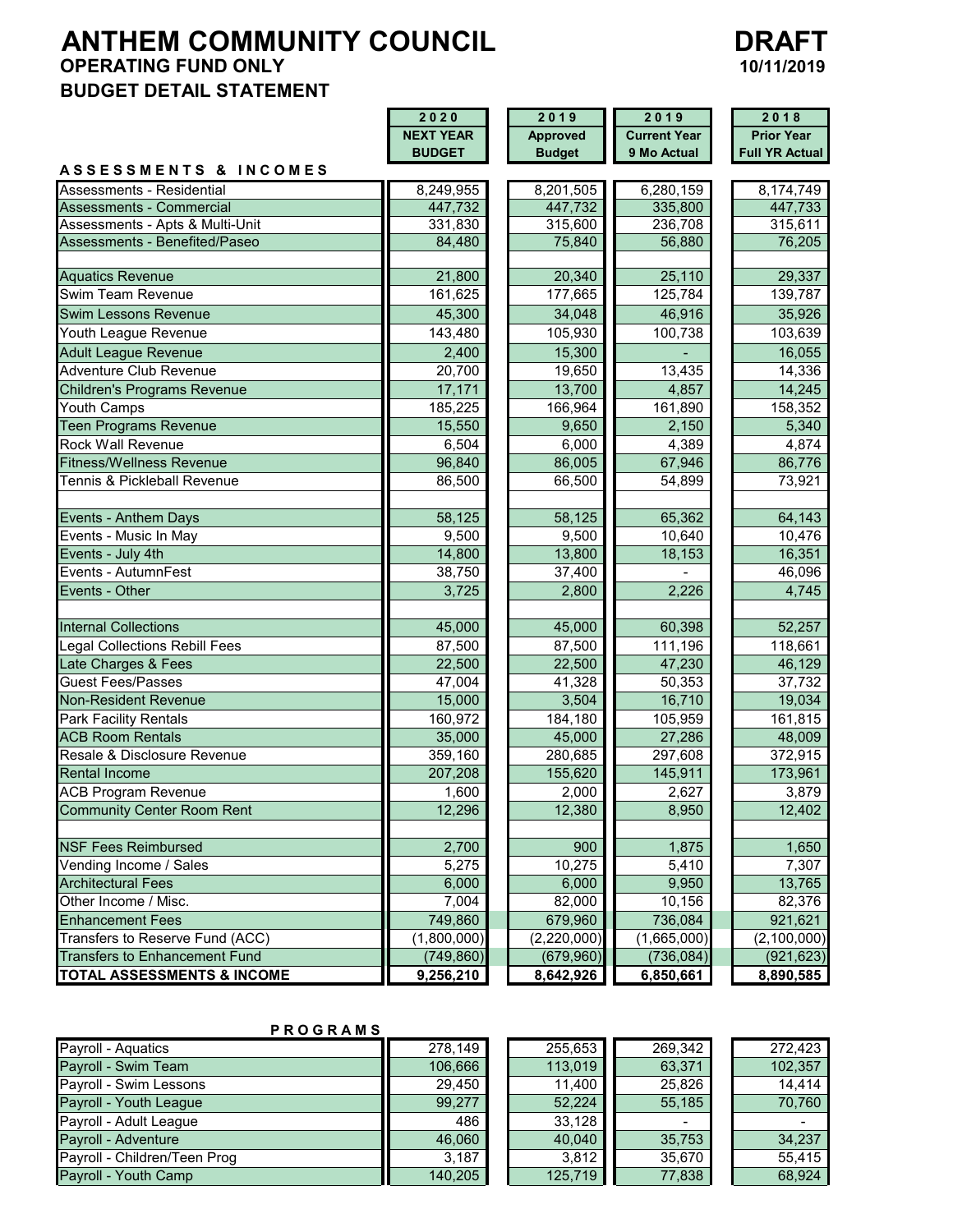# **ANTHEM COMMUNITY COUNCIL OPERATING FUND ONLY BUDGET DETAIL STATEMENT**

| <b>DRAFT</b> |
|--------------|
| 10/11/2019   |

|                                                 | 2020             | 2019             | 2019                | 2018                  |
|-------------------------------------------------|------------------|------------------|---------------------|-----------------------|
|                                                 | <b>NEXT YEAR</b> | <b>Approved</b>  | <b>Current Year</b> | <b>Prior Year</b>     |
|                                                 | <b>BUDGET</b>    | <b>Budget</b>    | 9 Mo Actual         | <b>Full YR Actual</b> |
| Payroll - Fitness/Rockwall                      | 17,762           | 15,444           | 11,963              | 25,124                |
| Payroll Taxes & Benefits - Aquatics             | 33,676           | 35,366           | 32,147              | 45,892                |
| Payroll Taxes & Benefits - Swim Team            | 9,600            | 30,432           | 14,398              | 16,445                |
| Payroll Taxes & Benefits - Swim Lessons         | 2,650            |                  | 2,479               | 1,384                 |
| Payroll Taxes & Benefits - Youth League         | 23,953           | 16,263           | 11,149              | 14,084                |
| Payroll Taxes & Benefits - Adult League         | 2,593            | 3,975            |                     |                       |
| Payroll Taxes & Benefits - Adventure            | 364              |                  | 3,432               | 3,287                 |
| Payroll Taxes & Benefits - Children's/Teen Prog | 4,300            | 13,218           | 5,171               | 7,373                 |
| Payroll Taxes & Benefits - Youth Camp           | 13,442           | 19,539           | 7,472               | 6,617                 |
| Payroll Taxes & Benefits - Fitness / Rockwall   | 1,599            | 2,317            | 1,164               | 2,516                 |
|                                                 |                  |                  |                     |                       |
| <b>Aquatics Program Expense</b>                 | 29,255           | 27,285           | 30,928              | 32,466                |
| Swim Team Expense                               | 44,000           | 61,200           | 29,013              | 40,761                |
| Swim Lesson Expense                             | 3,000            | 1,200            | 2,360               | 952                   |
| Youth League Expense                            | 49,356           | 23,627           | 14,434              | 23,848                |
| <b>Adult League Expense</b>                     |                  | 6,542            |                     | 5,133                 |
| <b>Adventure Club Expense</b>                   | 640              | 640              | 737                 | 756                   |
| Children/Teen Prog. Expense                     | 8,103            | 11,292           | 2,563               | 10,392                |
| Youth Camp Expense                              | 21,718           | 21,233           | 14,781              | 17,754                |
| <b>Fitness/Rockwall Expense</b>                 | 74,442           | 77,879           | 53,998              | 73,656                |
| <b>Specialty Class Expense</b>                  | 1,500            | 1,000            | 2,288               | 3,736                 |
| <b>Tennis Program Expense</b>                   | 53,476           | 53,476           | 43,014              | 59,045                |
| User Credits / Other                            | $\blacksquare$   |                  | 4,053               | 9,117                 |
| Events - Anthem Days                            | 40,075           | 38,165           | 35,857              | 34,962                |
| Events - Music In May                           | 29,175           | 23,925           | 24,643              | 19,258                |
| Events - July 4th                               | 60,500           | 51,550           | 54,027              | 43,856                |
| Events - AutumnFest                             | 32,600           | 31,375           |                     | 25,550                |
| Events - Other                                  | 20,660           | 20,460           | 2,451               | 8,365                 |
| <b>TOTAL PROGRAM COSTS</b>                      | 1,281,920        | 1,222,399        | 967,509             | 1,150,858             |
| COMMUNITY INVOLVEMENT                           |                  |                  |                     |                       |
| <b>Meeting &amp; Community</b>                  | 9,000            | 10,660           | 6,939               | 7,481                 |
| <b>Resident Relations</b>                       | 16,400           | 25,715           | 8,736               | 23,384                |
| <b>Blockwatch</b>                               | 5,000            | 5,000            | 1,904               | 5,413                 |
| <b>Website Expense</b>                          | 13,530           | 17,205           | 12,470              | 12,329                |
| Resource Guide                                  | 59,325           | 59,175           | 46,995              | 57,988                |
| <b>Economic Development</b>                     | 800              | 2,000            | 4,213               | 8,948                 |
| <b>Advertising &amp; Marketing</b>              | 50,480           | 51,450           | 22,143              | 18,711                |
| All Other Community Involvement                 | 17,000           | 13,800           | 1,435               | 15,410                |
| TOTAL - COMMUNITY INVOLVEMENT                   | 171,535          | 185,005          | 104,836             | 149,663               |
| UTILITIES                                       |                  |                  |                     |                       |
| Electricity                                     | 492,600          | 501,500          | 331,359             | 481,930               |
| Water & Sewer                                   | 555,900          | 476,900          | 378,271             | 446,993               |
| Gas                                             | 44,200           | 39,700           | 31,177              | 42,632                |
| Gasoline/Propane                                | 18,100           | 20,000           | 14,014              | 20,508                |
| <b>TOTAL UTILITIES</b>                          | 1,110,800        | 1,038,100        | 754,820             | 992,063               |
| <b>PROFESSIONAL</b>                             |                  |                  |                     |                       |
| Legal Fees - General & Other                    | 80,400           | 95,000           | 54,807              | 84,340                |
| Legal Fees - Water                              | 60,000           | 24,000           | 164                 | 11,250                |
| <b>Legal Fees - Collections</b>                 |                  |                  |                     |                       |
|                                                 |                  |                  | 133,019             |                       |
| <b>CPA Services</b>                             | 80,000<br>45,000 | 67,500           |                     | 108,215               |
| <b>Consulting Fees</b>                          | 10,000           | 31,300<br>24,000 | 30,495<br>750       | 27,328<br>11,087      |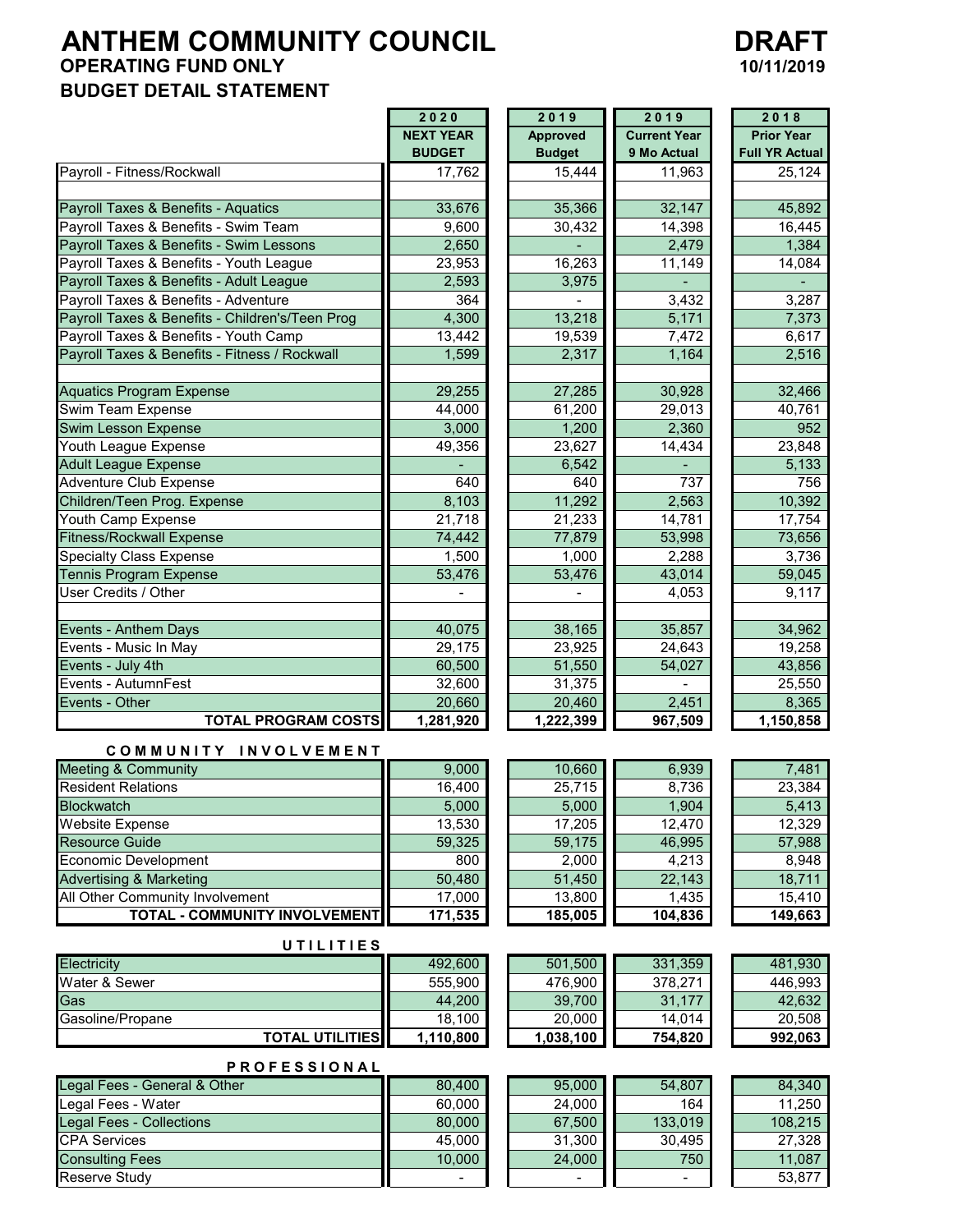# **ANTHEM COMMUNITY COUNCIL DRAFT**<br>OPERATING FUND ONLY 10/11/2019 **OPERATING FUND ONLY BUDGET DETAIL STATEMENT**



|                                                            | 2020               | 2019                | 2019                | 2018                  |
|------------------------------------------------------------|--------------------|---------------------|---------------------|-----------------------|
|                                                            | <b>NEXT YEAR</b>   | Approved            | <b>Current Year</b> | <b>Prior Year</b>     |
|                                                            | <b>BUDGET</b>      | <b>Budget</b>       | 9 Mo Actual         | <b>Full YR Actual</b> |
| <b>Arch Review Expenses</b>                                |                    | 12,000              | 2,820               | 11,150                |
| <b>Property Resale Fee Sharing</b>                         | 83,500             | 66,675              | 62,764              | 80,205                |
| TOTAL PROFESSIONAL/CONSULTING                              | 358,900            | 320,475             | 284,819             | 387,451               |
| <b>FINANCIAL</b>                                           |                    |                     |                     |                       |
| <b>Bank Charges</b>                                        | 1,560              | 32,200              | 22,720              | 23,453                |
| <b>Insurances</b>                                          | 263,780            | 354,900             | 160,407             | 240,535               |
| <b>Collection Support Tools</b>                            | 4,540              | 4,540               | 1,573               | 4,346                 |
| <b>Bad Debt Expenses</b>                                   | 50,000             | 35,000              | 49,762              | (28,004)              |
| Taxes, Licenses & Fees                                     | 88,155             | 69,178              | 59,735              | 38,702                |
| <b>Insurance Claims</b>                                    | 30,000             | 15,000              |                     | 1,708                 |
| <b>TOTAL FINANCIAL</b>                                     | 438,035            | 510,818             | 294,196             | 280,739               |
| REPAIRS & MAINT                                            |                    |                     |                     |                       |
| Payroll                                                    | 714,406            | 642,377             | 480,108             | 639,487               |
| Payroll Taxes & Benefits                                   | 178,744            | 169,221             | 117,467             | 160,861               |
| Common Area Maintenance & OWP                              | 13,880             | 16,500              | 10,165              | 8,010                 |
| R & M - Park Buildings                                     | 4,250              | 10,000              | 2,818               | 5,227                 |
| <b>Community Center Maintenance</b>                        | 16,300             | 35,350              | 2,741               | 6,185                 |
| Tools                                                      | 9,000              | 12,000              | 7,625               | 18,133                |
| <b>Janitorial Supplies</b>                                 | 28,600             | 27,800              | 22,379              | 25,064                |
| R & M - Lighting                                           | 45,504             | 44,804              | 30,709              | 48,149                |
| R & M - Landscaping-Tree Pruning/Plants/Seed/Sod           | 175,000            | 103,200             | 107,649             | 125,045               |
| R & M - Sprinklers / Irrigation<br>R & M - HVAC & Plumbing | 77,800<br>50,868   | 78,740<br>48,420    | 39,797<br>31,921    | 82,003<br>36,999      |
| R & M - Pool/Spa Maintenance & Supplies                    | 98,850             | 93,250              | 63,635              | 61,391                |
| R & M - Playground & Equipment                             | 16,700             | 20,500              | 14,979              | 24,044                |
| R & M - Rock Wall - Maintenance / Inspection               | 1,200              | 2,000               | 923                 | 3,243                 |
| R & M - Mailboxes                                          | 8,000              | 9,000               | 6,914               | 9,981                 |
| R & M - Fitness Equipment                                  | 12,000             | 23,700              | 7,563               | 13,337                |
| R & M - Pest Control                                       | 5,050              | 7,150               | 2,433               | 6,348                 |
| R & M - Sports Fields                                      | 35,000             | 30,000              | 39,292              | 30,720                |
| R & M - Tennis/Pickleball Courts                           | 3,600              |                     | 3,210               | 144                   |
| R & M - Lake                                               | 7,000              | 7,000               | 8,705               | 20,284                |
| R & M - Hardware & Materials                               | 1,200              | 1,400               | 638                 | 666                   |
| R & M - Facilities Building                                | 15,100             | 22,900              | 7,787               | 12,116                |
| R & M - Facilities FF&E                                    | 3,800              | 1,000               | 1,614               | 3,511                 |
| R & M - Landscaping Other                                  | 43,000             | 64,000              | 18,112              | 23,871                |
| R & M - Grounds Parks                                      | 10,250             | 40,000              | 8,021               | 11,390                |
| R & M - Grounds - Granite                                  | 79,000             | 79,000              | 79,964              | 105,847               |
| R & M - All Other                                          | 4,500              | 18,824              | 1,616               | 4,577                 |
| Vehicle Maintenance                                        | 8,500              | 9,500               | 9,509               | 15,042                |
| Vandalism/Theft<br><b>TOTAL REPAIRS &amp; MAINTENANCE</b>  | 8,500<br>1,675,601 | 11,500<br>1,629,135 | 6,637<br>1,134,932  | 25,611<br>1,527,285   |
|                                                            |                    |                     |                     |                       |
| <b>HUMAN RESOURCES</b>                                     |                    |                     |                     |                       |
| Recruitment & On-Boarding Services                         | 9,740              | 8,588               | 4,708               | 7,230                 |
| Payroll / 401k Processing Fees                             | 33,710             | 30,576              | 23,887              | 29,204                |
| <b>Employee Benefits &amp; Incentives</b>                  | 30,100             | 21,750              | 21,100              | 19,409                |
| <b>Educational Expenses</b>                                | 29,200             | 39,375              | 9,595               | 13,205                |
| <b>Medical Supplies</b>                                    | 3,085              | 3,045               | 561                 | 1,176                 |
| <b>Uniforms</b>                                            | 7,050              | 6,600               | 4,488               | 6,170                 |
| <b>TOTAL HR</b>                                            | 112,885            | 109,934             | 64,339              | 76,395                |

#### **SECURITY & INFRASTRUCTURE**

| Park<br><b>Wages</b><br>Patrol      | 88,822  | 68,227     | 42,889 | 65,276  |
|-------------------------------------|---------|------------|--------|---------|
| <b>I</b> Park<br>Taxes<br>Patrol    | 7,994   | .187<br>о. | 4.168  | 5,974   |
| <b>Outside Security</b><br>Services | 142.852 | .167<br>71 | 86,978 | 120,590 |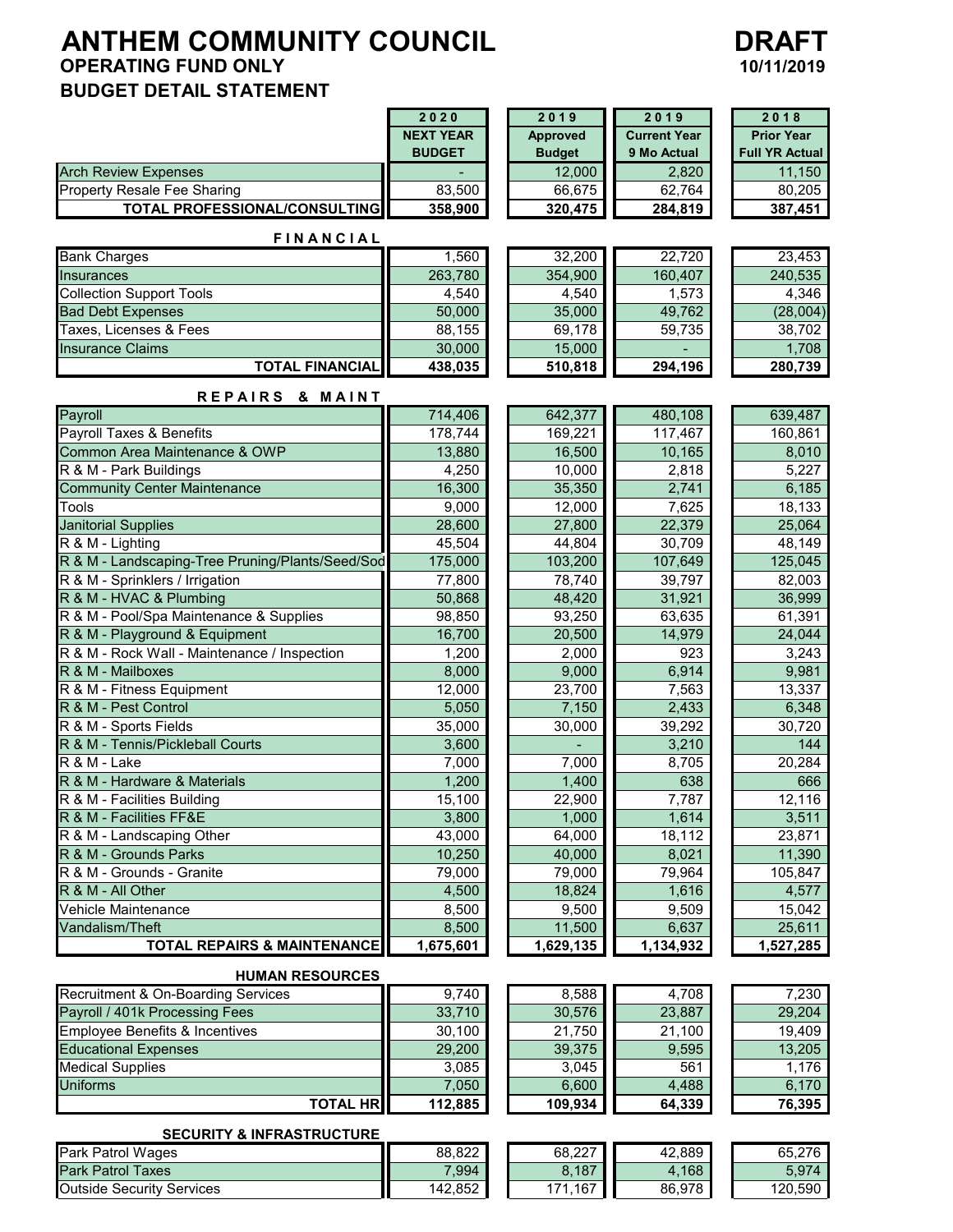# **ANTHEM COMMUNITY COUNCIL DRAFT**<br>OPERATING FUND ONLY 10/11/2019 **OPERATING FUND ONLY BUDGET DETAIL STATEMENT**



|                                                               | 2020                 | 2019                 | 2019                | 2018                  |
|---------------------------------------------------------------|----------------------|----------------------|---------------------|-----------------------|
|                                                               | <b>NEXT YEAR</b>     | <b>Approved</b>      | <b>Current Year</b> | <b>Prior Year</b>     |
|                                                               | <b>BUDGET</b>        | <b>Budget</b>        | 9 Mo Actual         | <b>Full YR Actual</b> |
| Infrastructure Security Systems                               | 32,000               | 78,000               | 16,920              | 21,743                |
| <b>TOTAL SECURITY</b>                                         | 271,669              | 325,581              | 150,954             | 213,583               |
| CONTRACT<br><b>SERVICES</b>                                   |                      |                      |                     |                       |
| Sanitation & Janitorial Contract                              | 440,836              | 391,387              | 296,118             | 378,036               |
| <b>Exterminating Contract</b>                                 | 8,660                | 8,460                | 6,215               | 8,220                 |
| Landscape Contract                                            | 1,208,000            | 1,167,000            | 835,344             | 1,125,774             |
| Lake Maint Contract                                           | 7,500                | 7,680                | 5,400               | 7,200                 |
| <b>Pump Maint Contract</b>                                    | 6,200                | 5,650                | 2,571               | 4,150                 |
| <b>Fire Monitoring Contract</b>                               | 11,850               | 11,195               | 3,876               | 10,371                |
| Window Cleaning Contract                                      | 13,920               | 13,920               | 8,965               | 11,145                |
| <b>Elevator Maintenance Contract</b>                          | 6,142                | 3,280                | 4,391               | 5,669                 |
| Data / IT Contract                                            | 91,968               | 73,000               | 38,784              | 45,973                |
| <b>Fitness Equip Contract</b>                                 | 6,000                | 5,988                | 3,992               | 5,988                 |
| <b>Street Sweeping Contract</b>                               | 5,727                | 5,076                | 3,690               | 6,047                 |
| <b>TOTAL CONTRACT SERVICES</b>                                | 1,806,803            | 1,692,636            | 1,209,345           | 1,608,573             |
|                                                               |                      |                      |                     |                       |
| GENERAL & ADMIN<br>Wages - Administrative                     |                      |                      | 1,147,386           | 1,647,251             |
| <b>Payroll Taxes &amp; Benefits</b>                           | 2,117,431<br>520,266 | 1,917,419<br>485,965 | 209,114             | 254,661               |
| 401K Program                                                  | 70,000               | 69,900               | 48,620              | 63,839                |
| <b>Office Expense</b>                                         | 30,200               | 47,248               | 18,489              | 27,537                |
| Printing & Copies                                             | 25,710               | 41,950               | 11,436              | 17,685                |
| Postage                                                       | 22,746               | 46,906               | 12,378              | 13,095                |
| Office Equipment                                              | 12,500               | 14,180               | 7,404               | 5,302                 |
| <b>Employee Relations</b>                                     | 18,790               | 23,340               | 12,195              | 15,626                |
| Mileage Reimb                                                 | 2,135                | 2,420                | 557                 | 1,670                 |
| Dues & Subscriptions                                          | 9,700                | 15,184               | 5,940               | 14,812                |
| <b>Equipment Lease</b>                                        | 23,280               | 24,900               | 17,187              | 21,295                |
| <b>Equipment Lease/Rental</b>                                 | 4,600                | 5,000                | 2,561               | 11,564                |
| Telephone / Data / IT                                         | 88,145               | 153,035              | 52,864              | 70,040                |
| <b>Signs</b>                                                  | 4,485                | 5,700                | 4,582               | 10,129                |
| Property Taxes                                                | 1,500                | 650                  |                     | 1,298                 |
| Gain or Loss on Operating Investment                          | (3,000)              | (2,820)              | (74, 679)           | 29,223                |
| Contingency                                                   | 72,574               | 70,264               |                     |                       |
| <b>TOTAL GENERAL &amp; ADMIN</b>                              | 3,021,062            | 2,921,242            | 1,476,034           | 2,205,027             |
| <b>TOTAL OPERATING COSTS</b>                                  | 10,249,210           | 9,955,325            | 6,441,784           | 8,591,637             |
|                                                               |                      |                      |                     |                       |
| <b>GROSS SURPLUS (DEFICIT)</b>                                | (993,000)            | (1,312,400)          | 408,877             | 298,948               |
| Less - Depreciation Expense                                   | 834,000              | 842,400              | 576,370             | 743,855               |
| Plus - Interest Income & Interest Expense                     | 68,000               | 30,000               | 64,562              | 66,895                |
| Less - Income Taxes - Federal & State                         | 23,000               | 55,200               | 18,600              | (36, 603)             |
|                                                               |                      |                      |                     |                       |
| <b>NET BOOK SURPLUS / (DEFICIT)</b>                           | (1,782,000)          | (2, 180, 000)        | (121, 530)          | (341, 409)            |
| <b>LESS PROPOSED CAPEX</b>                                    | 18,000               | 40,000               |                     |                       |
| SURPLUS / (DEFICIT) - FINAL (Cash Adjusted)                   | (1,800,000)          | (2, 220, 000)        | (121, 530)          | (341, 409)            |
| <b>BASE RESERVE CONTRIBUTION</b>                              | 1,800,000            | 2,220,000            |                     | 2,220,000             |
|                                                               |                      |                      |                     |                       |
| <b>BALANCE AFTER RESERVE PAYMENT</b><br>(SHORTFALL) or EXCESS | (0)                  | $\mathbf 0$          |                     | 1,878,591             |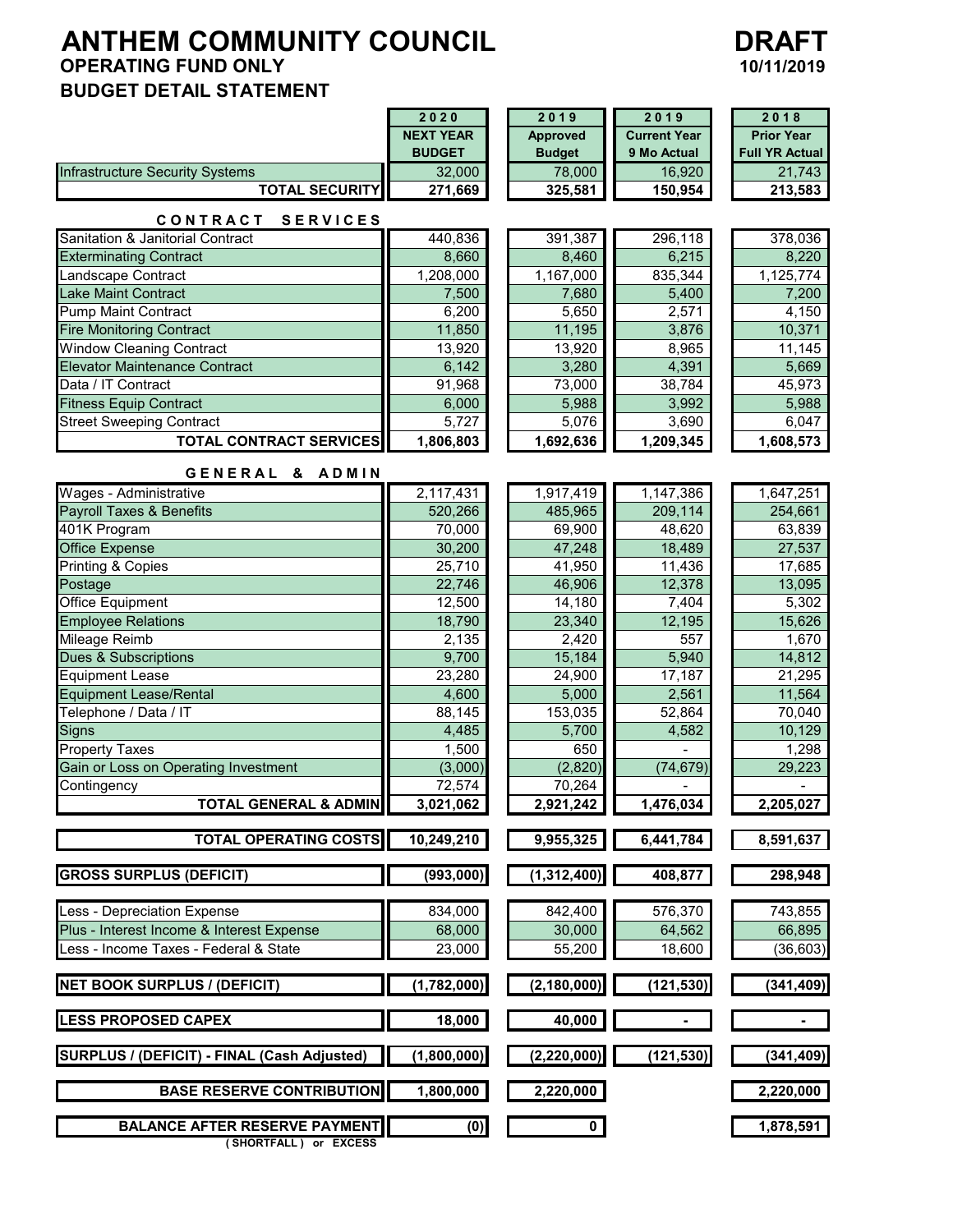#### **Anthem Corn**

**2020 Projected Capital Expenditures ‐ Reserve Fund**

**2018 Reserve Study ‐ Schedule for 2020 1,977,530 2020 Projected CapEx / Reserve Total 1,463,457** 

| mmunity Council, Inc. - DRAFT |  |
|-------------------------------|--|
|                               |  |

| <b>Line Item Description</b>                              | Anticipated<br>Cost | <b>Line Item Description</b>                             |         |  |
|-----------------------------------------------------------|---------------------|----------------------------------------------------------|---------|--|
| CC - Bldg - Family Locker Room Remodel                    | 25,200              | CP - Skate Park - Bleachers                              | 3,024   |  |
| CC - Bldg - Flooring - Wood Group Fitness                 | 16,809              | CP - Skate Park - Paint Wrougt. Iron                     | 3,500   |  |
| CC - FF&E - Cushion Chairs                                | 10,985              | CP - Train Station - Paint Wrought Iron                  | 2,500   |  |
| CC - Fitness - LF Stretch Trainer                         | 1,300               | CP - Volleyball Sand                                     | 8,359   |  |
| CC - Fitness - Precor Rec. Bike                           | 10,000              | <b>General Playground Repairs</b>                        | 10,000  |  |
| CC - Fitness - Precor Upright Bikes                       | 15,000              | Ground - Brush clearance for Painting Projects           | 20,000  |  |
| CC - Gym - Basket Winch Systems                           | 3,183               | Grounds - Bollard Lights (336 ea $@$ \$2,700 ea)         | 84,000  |  |
| CC - Kid Zone - Fencing (Wr. Iron) - Paint                | 435                 | Grounds - Brush clearance                                | 20,000  |  |
| CC - Kid Zone - Furniture                                 | 13,792              | Grounds - Exterior Irrigation Lines                      | 25,000  |  |
| CC Unit 01 - Paint Common Walls                           | 4,092               | Grounds - Pillar Lights (250 ea @ \$200 ea)              | 2,575   |  |
| CC Unit 02 - Paint Common Walls                           | 7,072               | LB Park - Playstructures                                 | 20,000  |  |
| CC Unit 02A/19 - Paint Common Walls                       | 7,072               | LB Park - Sail Shades                                    | 24,720  |  |
| CC Unit 03 - Paint Common Walls                           | 6,123               | LB Park - Water Feature Equipment                        | 12,662  |  |
| CC Unit 04 - Paint Common Walls                           | 151                 | Mailbox - Annual Repair / Replace in Lieu of EUL Replace | 50,000  |  |
| CC Unit 04 - Paint Wrought Iron                           | 16,469              | Maintenance - Block Wall Repairs                         | 80,000  |  |
| CC Unit 05 - Paint Common Walls                           | 3,944               | Maintenance - Desktop Computers (2)                      | 3,520   |  |
| CC Unit 06 - Paint Common Walls                           | 4,719               | Maintenance - Laptop Computers (1)                       | 1,650   |  |
| CC Unit 09 - Paint Wrought Iron                           | 15,488              | Maintenance - Vehicle - 2003 KAWS KAF30 ATV              | 14,000  |  |
| CC Unit 10 - Paint Common Walls                           | 3,744               | Maintenance - Vehicle - 2005 Suzuki ATV                  | 18,000  |  |
| CC Unit 11 - Paint Common Walls                           | 4,069               | Maintenance - Vehicle - JD GatorPro                      | 26,400  |  |
| CC Unit 12 - Paint Common Walls                           | 10,876              | Miscellaneous Landscape Repairs                          | 15,000  |  |
| CC Unit 13 - Paint Wrought Iron                           | 19,693              | <b>OWP</b> - Granite Refresh                             | 5,305   |  |
| CC Unit 15 - Paint Common Walls                           | 11,115              | Pool - Coping Stones (Replace)                           | 2,652   |  |
| Civic - Bldg - Fire Suppression System                    | 15,450              | Pool - Shade Structure in Lieu of Umbrellas              | 7,725   |  |
| Civic - Bldg - Interior HVAC Units                        | 7,500               | Pool - Surge Tanks - Controllers                         | 11,330  |  |
| Civic - Bldg - Landscape (General)                        | 5,000               | Pool - Surge Tanks - Modular Float Valve                 | 7,004   |  |
| Civic - Bldg - Poles, re-set out-of-plumb                 | 6,365               | Pool - Waterpark (Ongoing Repairs)                       | 16,391  |  |
| Civic - Bldg - Riser Room Valves/Gauges                   | 11,680              | Pool Deck - Lane Line Rollers                            | 6,695   |  |
| Civic - FF&E - General - AV Ipad Controllers (2)          | 1,500               | Pool Deck - Plastic Chairs                               | 3,825   |  |
| Civic - FF&E - Kitchen - Microwave                        | 800                 | Pool Equipment - Acid Room Repairs                       | 1,639   |  |
| Civic - Tech - Dell PowerEdge R5 Servers                  | 31,000              | Pool Equipment - Cover Motor (Lap)                       | 2,266   |  |
| Civic - Tech - Epson Projector                            | 1,500               | Pool Equipment - Pump (Leisure)                          | 21,218  |  |
| Civic - Tech - External HardDrive Raid 10                 | 13,500              | Pool Equipment - Pump (Slides)                           | 15,450  |  |
| Civic - Tech - Floor 1 Welcome Computers (3)              | 3,090               | Pool Equipment - Pump (Wader)                            | 1,485   |  |
| Civic - Tech - Laptop Computers (13)                      | 13,000              | Pool Play Area - Sail Shade                              | 5,150   |  |
| Civic - Tech - Laptop Computers (2)                       | 4,200               | PS Unit 10 - Paint Wrought Iron                          | 8,907   |  |
| Civic - Tech - Office Printers (13)                       | 5,000               | PS Unit 12 - Paint Wrought Iron                          | 4,600   |  |
| Civic - Tech - Security Hardware / Software               | 18,750              | PS Unit 15 - Paint Wrought Iron                          | 15,524  |  |
| Civic - Tech - Sony Bravia 42" Monitors (2)               | 2,900               | PS Unit 16 - Paint Wrought Iron                          | 8,330   |  |
| CP - Adventure Park - Splash Pad Reclaimed Water System - |                     | PS Unit 17 - Paint Wrought Iron                          | 20,050  |  |
| Replace                                                   | 55,000              | PS Unit 19 - Paint Wrought Iron                          | 6,762   |  |
| CP - Adventure PG - Paint Wrought Iron                    | 2,500               | PS Unit 20A - Paint Block Walls                          | 5,217   |  |
| CP - Adventure PG - Restroom - Repaint                    | 2,228               | PS Unit 20A - Paint Wrought Iron                         | 2,132   |  |
| CP - Adventure PG - Shade Fabric                          | 2,875               | PS Unit 20B - Paint Block Walls                          | 6,755   |  |
| CP - Adventure PG - Wrought Iron Fence                    | 12,440              | PS Unit 20B - Paint Wrought Iron                         | 9,240   |  |
| CP - Asphalt Seal Coat                                    | 31,744              | PS Unit 20C - Paint Block Walls                          | 6,004   |  |
| CP - Concrete Repairs (Unscheduled)                       | 10,000              | PS Unit 20C - Paint Wrought Iron                         | 6,886   |  |
| CP - Grounds - Memorial (Unfunded)                        | 3,183               | PS Unit 21A - Paint Block Walls                          | 3,060   |  |
| CP - Hockey - Paint Light Poles                           | 1,000               | PS Unit 21A - Paint Wrought Iron                         | 14,165  |  |
| CP - Hockey - Paint Wrought Iron                          | 1,000               | PS Unit 21B - Paint Block Walls                          | 6,419   |  |
| CP - Hockey - Scoreboard                                  | 8,446               | PS Unit 21B - Paint Wrought Iron                         | 11,377  |  |
| CP - LL Field #1 - Fencing and Gates (4)                  | 24,000              | PS Unit 23 - Paint Wrought Iron                          | 24,152  |  |
| CP - LL Field #2 - Fencing and Gates (7)                  | 24,720              | PS Unit 31 - Paint Block Walls                           | 3,844   |  |
| CP - Paint Metal Poles                                    | 1,652               | PS Unit 43 - Paint Block Walls                           | 9,885   |  |
| CP - Paint Ramadas                                        | 16,974              | PS Unit 55 - Paint Block Walls                           | 14,240  |  |
| CP - Paint Wrought Iron                                   | 1,500               | PS Unit 77 - Paint Wrought Iron - Retention Basin        | 1,234   |  |
| CP - Park Equipment - BBQ Grills Double (2)               | 1,289               | PS Unit W32 - Paint Block Walls                          | 8,282   |  |
| CP - Park Equipment - BBQ Grills Single (6)               | 3,000               | Sidewalk Repair                                          | 25,000  |  |
| CP - Park Equipment - Picnic Tables (18)                  | 18,000              | Tennis Courts - Paint Tennis Bldg                        | 4,856   |  |
| CP - Sail Shades                                          | 5,750               | Tennis Courts - Paint Walls                              | 2,336   |  |
| CP - SB Field #1 - Lighting (6 standards)                 | 95,000              | Tennis Courts - Paint Wrought Iron                       | 685     |  |
| CP - SB Fields - Ice Machine                              | 4,120               | Tennis Courts - Shade Structures(B)                      | 1,485   |  |
| Sub-total                                                 | 678.988             | Sub-total                                                | 784.469 |  |

|           | Anticipated | Line Item Description                                    | Anticipated |
|-----------|-------------|----------------------------------------------------------|-------------|
|           | Cost        |                                                          | Cost        |
|           | 25,200      | CP - Skate Park - Bleachers                              | 3,024       |
|           | 16,809      | CP - Skate Park - Paint Wrougt. Iron                     | 3,500       |
|           | 10,985      | CP - Train Station - Paint Wrought Iron                  | 2,500       |
|           | 1,300       | CP - Volleyball Sand                                     | 8,359       |
|           | 10,000      | <b>General Playground Repairs</b>                        | 10,000      |
|           | 15,000      | Ground - Brush clearance for Painting Projects           | 20,000      |
|           | 3,183       | Grounds - Bollard Lights (336 ea @ \$2,700 ea )          | 84,000      |
|           | 435         | Grounds - Brush clearance                                | 20,000      |
|           | 13,792      | Grounds - Exterior Irrigation Lines                      | 25,000      |
|           | 4,092       | Grounds - Pillar Lights (250 ea @ \$200 ea)              | 2,575       |
|           | 7,072       | LB Park - Playstructures                                 | 20,000      |
|           | 7,072       | LB Park - Sail Shades                                    | 24,720      |
|           | 6,123       | LB Park - Water Feature Equipment                        | 12,662      |
|           | 151         | Mailbox - Annual Repair / Replace in Lieu of EUL Replace | 50,000      |
|           | 16,469      | Maintenance - Block Wall Repairs                         | 80,000      |
|           | 3,944       | Maintenance - Desktop Computers (2)                      | 3,520       |
|           | 4,719       | Maintenance - Laptop Computers (1)                       | 1,650       |
|           | 15,488      | Maintenance - Vehicle - 2003 KAWS KAF30 ATV              | 14,000      |
|           | 3,744       | Maintenance - Vehicle - 2005 Suzuki ATV                  | 18,000      |
|           | 4,069       | Maintenance - Vehicle - JD GatorPro                      | 26,400      |
|           | 10,876      | Miscellaneous Landscape Repairs                          |             |
|           |             |                                                          | 15,000      |
|           | 19,693      | OWP - Granite Refresh                                    | 5,305       |
|           | 11,115      | Pool - Coping Stones (Replace)                           | 2,652       |
|           | 15,450      | Pool - Shade Structure in Lieu of Umbrellas              | 7,725       |
|           | 7,500       | Pool - Surge Tanks - Controllers                         | 11,330      |
|           | 5,000       | Pool - Surge Tanks - Modular Float Valve                 | 7,004       |
|           | 6,365       | Pool - Waterpark (Ongoing Repairs)                       | 16,391      |
|           | 11,680      | Pool Deck - Lane Line Rollers                            | 6,695       |
|           | 1,500       | Pool Deck - Plastic Chairs                               | 3,825       |
|           | 800         | Pool Equipment - Acid Room Repairs                       | 1,639       |
|           | 31,000      | Pool Equipment - Cover Motor (Lap)                       | 2,266       |
|           | 1,500       | Pool Equipment - Pump (Leisure)                          | 21,218      |
|           | 13,500      | Pool Equipment - Pump (Slides)                           | 15,450      |
|           | 3,090       | Pool Equipment - Pump (Wader)                            | 1,485       |
|           | 13,000      | Pool Play Area - Sail Shade                              | 5,150       |
|           | 4,200       | PS Unit 10 - Paint Wrought Iron                          | 8,907       |
|           | 5,000       | PS Unit 12 - Paint Wrought Iron                          | 4,600       |
|           | 18,750      | PS Unit 15 - Paint Wrought Iron                          | 15,524      |
|           | 2,900       | PS Unit 16 - Paint Wrought Iron                          | 8,330       |
| - System  |             | PS Unit 17 - Paint Wrought Iron                          | 20,050      |
|           | 55,000      | PS Unit 19 - Paint Wrought Iron                          | 6,762       |
|           | 2,500       | PS Unit 20A - Paint Block Walls                          | 5,217       |
|           | 2,228       | PS Unit 20A - Paint Wrought Iron                         | 2,132       |
|           | 2,875       | PS Unit 20B - Paint Block Walls                          | 6,755       |
|           | 12,440      | PS Unit 20B - Paint Wrought Iron                         | 9,240       |
|           | 31,744      | PS Unit 20C - Paint Block Walls                          | 6,004       |
|           | 10,000      | PS Unit 20C - Paint Wrought Iron                         | 6,886       |
|           |             | PS Unit 21A - Paint Block Walls                          | 3,060       |
|           | 3,183       |                                                          |             |
|           | 1,000       | PS Unit 21A - Paint Wrought Iron                         | 14,165      |
|           | 1,000       | PS Unit 21B - Paint Block Walls                          | 6,419       |
|           | 8,446       | PS Unit 21B - Paint Wrought Iron                         | 11,377      |
|           | 24,000      | PS Unit 23 - Paint Wrought Iron                          | 24,152      |
|           | 24,720      | PS Unit 31 - Paint Block Walls                           | 3,844       |
|           | 1,652       | PS Unit 43 - Paint Block Walls                           | 9,885       |
|           | 16,974      | PS Unit 55 - Paint Block Walls                           | 14,240      |
|           | 1,500       | PS Unit 77 - Paint Wrought Iron - Retention Basin        | 1,234       |
|           | 1,289       | PS Unit W32 - Paint Block Walls                          | 8,282       |
|           | 3,000       | Sidewalk Repair                                          | 25,000      |
|           | 18,000      | Tennis Courts - Paint Tennis Bldg                        | 4,856       |
|           | 5,750       | Tennis Courts - Paint Walls                              | 2,336       |
|           | 95,000      | Tennis Courts - Paint Wrought Iron                       | 685         |
|           | 4,120       | Tennis Courts - Shade Structures(B)                      | 1,485       |
| Sub-total | 678,988     | Sub-total                                                | 784,469     |
|           |             |                                                          |             |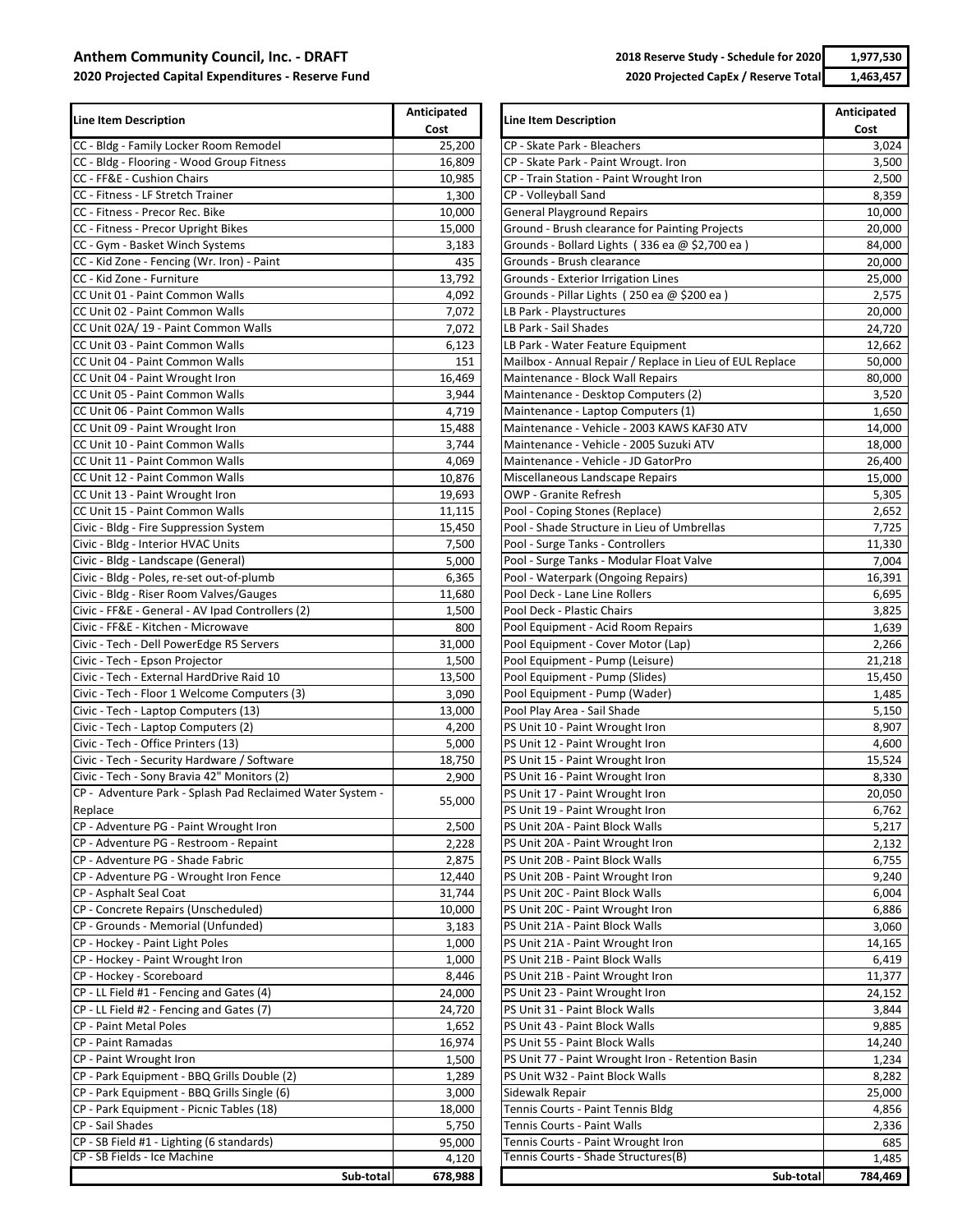(R) **ENGINEERS KESSLER** 

CRITERIUM-KESSLER ENGINEERS *Independently Owned and Operated* 14539 W. Indian School Road, Suite #880 Goodyear, Arizona 85395 TEL 480 218- 1969

October 3, 2019

Mr. Neal Shearer Community Executive Officer Anthem Community Council (ACC) 3701 W. Anthem Way, Ste. #201 Anthem, Arizona 85086

**PROPERTY:** ANTHEM PLANNED UNIT DEVELOPMENT ANTHEM, ARIZONA

**SERVICE:** FUNDING UPDATE - FULL PROPERTY EVALUATION AND RESERVE FUND ANALYSIS

**ATTACHMENT:** UPDATED FUNDING PLAN FINANCIALS

Dear Members of the Anthem Community Council:

As requested, Criterium-Kessler Engineers has reassessed and updated the reserve study contribution plan to provide a more gradual increase in contribution rates for the next five years (2020 – 2024). The revised and recommended plan results in a fully funded reserve allocation over the 30-year planning period (ending in 2048), while providing the ACC more flexibility to prioritize and allocate annual operating funds to meet near-term community needs. This letter outlines the changes and includes the attached revised financial analysis charts for the ACC's consideration and use.

Please note that this is not a full reserve study update. To ensure consistency of data and results, the financial analysis for this update was performed using the same data that was collected and utilized during the original study in 2018. No assets were added or removed; no prices were adjusted nor estimates changed. No other changes have been made to the original study provided by Criterium-Kessler Engineers on October 24, 2018 other than those made to the funding contribution plan listed below.

The ACC has an actual Reserve Fund Balance of \$16.7M as of August 2019. This exceeds the original projections and reflects an even stronger financial position for the community than anticipated in the current funding plan.

#### Current Funding Plan:

The current funding plan, implemented for fiscal 2019, results in sufficient funding to meet longterm reserve requirements throughout the planning period (through 2048). Reserve funds remain above the recommended \$7.5M minimum threshold with the exception of the last three years (2045 – 2048). Key points of the current funding plan include:

LICENSED PROFESSIONAL ENGINEERS



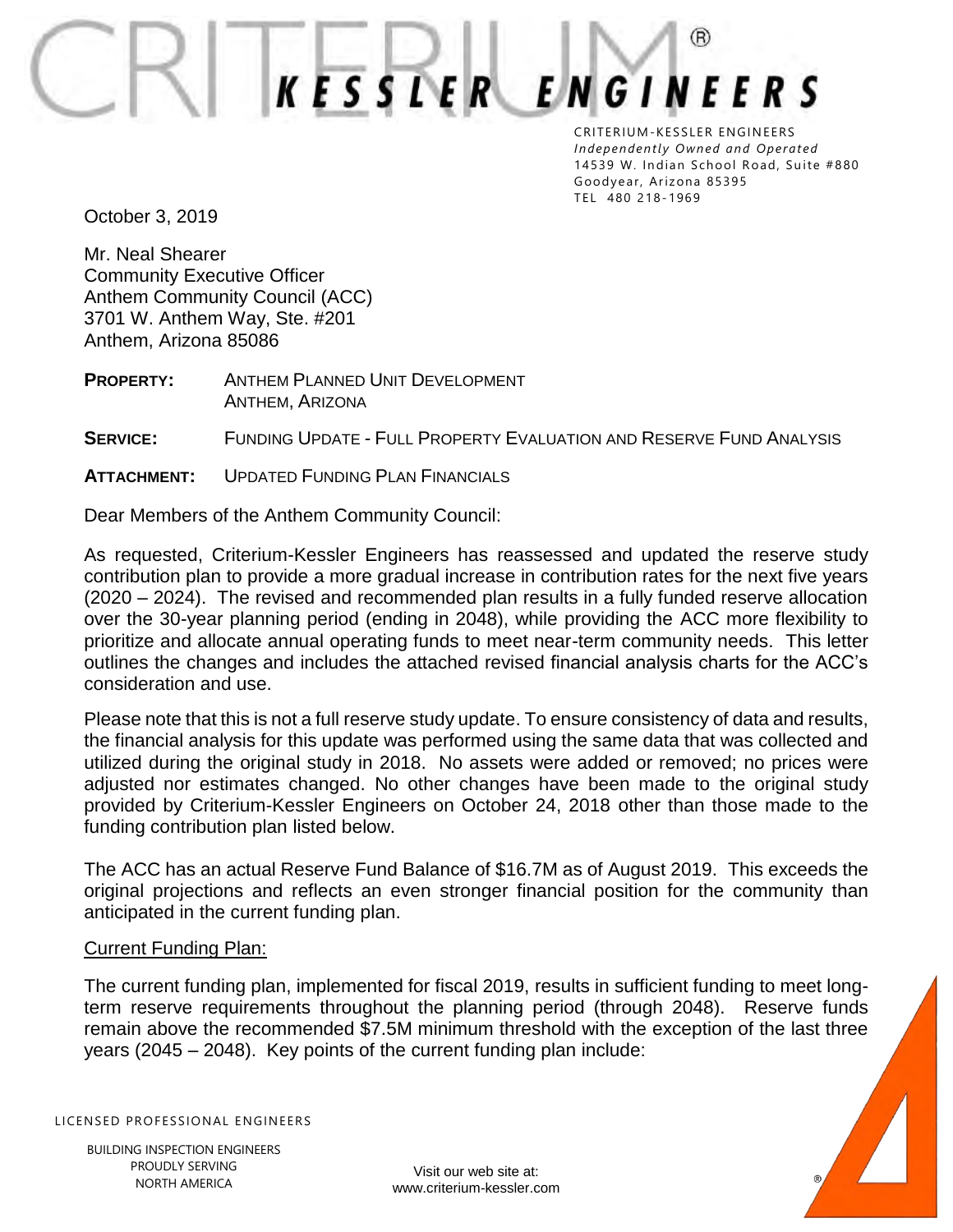- $\checkmark$  \$2.221M allocated annually for the reserve fund between 2018 and 2028 (11 Years with no projected increase)
- $\checkmark$  Beginning in Year 12 (2029), this amount would be increased at 3% annually (projected rate of inflation) for the remainder of the 30-year planning period

For detailed data, please refer to the attached tables and graphs titled "Capital Reserve Fund – Current Adopted Funding Plan"

### Recommended Funding Plan:

The revised and recommended plan continues to maintain sufficient funding to meet long-term reserve requirements through the planning period (through 2048). Key points of the modified funding plan include:

- $\checkmark$  The total annual allocation of funds directed to the reserve fund is initially reduced, and then slowly increased according to the following schedule:
	- o \$1.8M allocation to the reserve fund in Year 3 (2020)
	- o \$1.9M allocation to the reserve fund in Year 4 (2021)
	- o \$2.0M allocation to the reserve fund in Year 5 (2022)
	- o \$2.1M allocation to the reserve fund in Year 6 (2023)
	- o \$2.2M annual allocation to the reserve fund in beginning in Year 7 and continuing through Year 10 (2024 - 2028) – no increases
	- o Beginning in Year 11 (2029), this amount would be increased 3% annually (projected rate of inflation) for the remainder of the 30-year planning period
- $\checkmark$  The original minimum threshold of \$7.5M was higher than a typical conservative threshold, and in Criterium-Kessler Engineers' professional opinion, it was reasonable and prudent to reduce it to \$5.0M

Reserve funds remain above the recommended and revised \$5.0M minimum threshold through the entire 30-year planning period, resulting in a fully funded reserve allocation for the community. For detailed data, please refer to the attached tables and graphs titled "Capital Reserve Fund – Funding Plan – Recommended"

Thank you for your continued confidence in Criterium-Kessler Engineers.

Respectfully Submitted,

Dan Kessler

President Criterium-Kessler Engineers

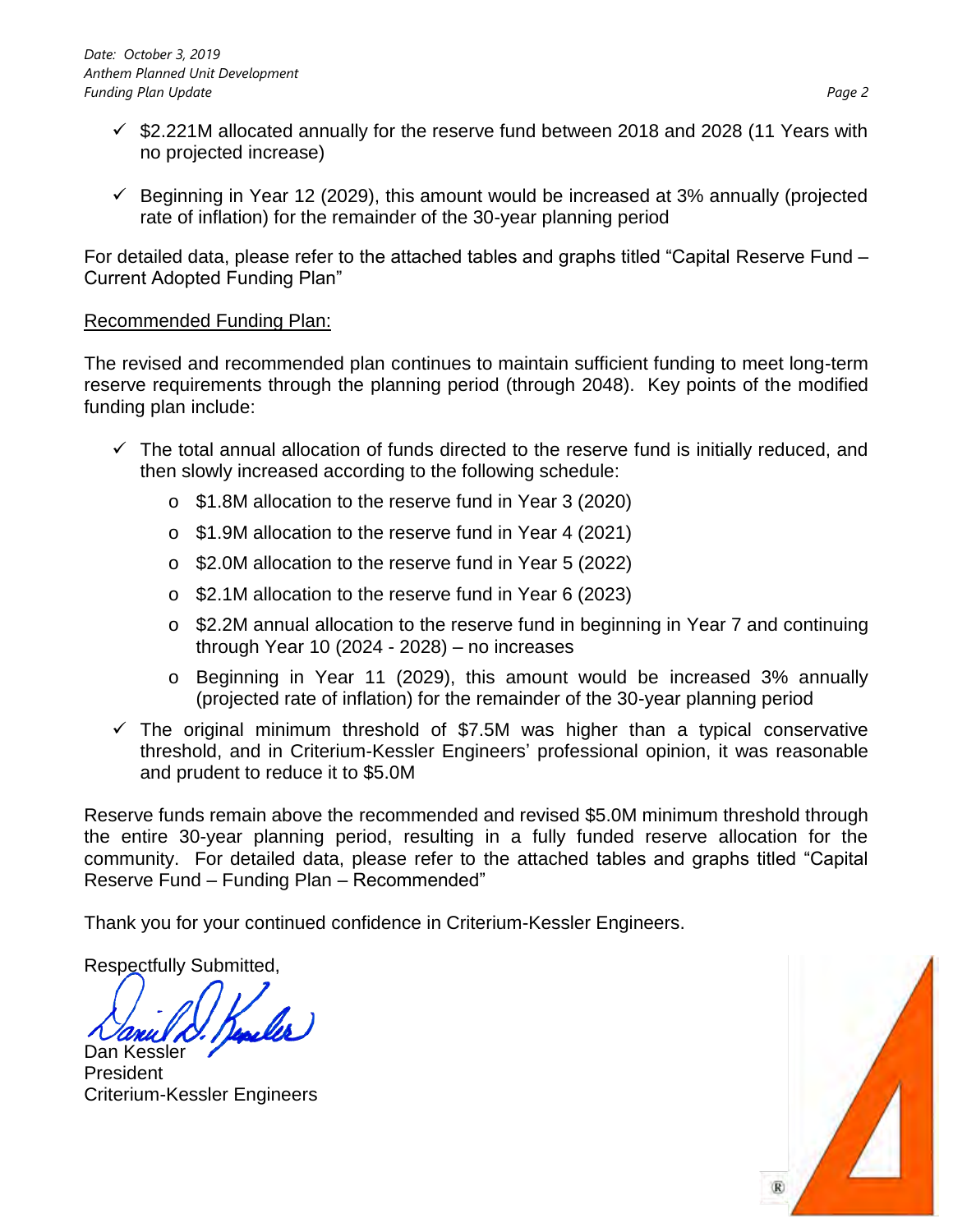

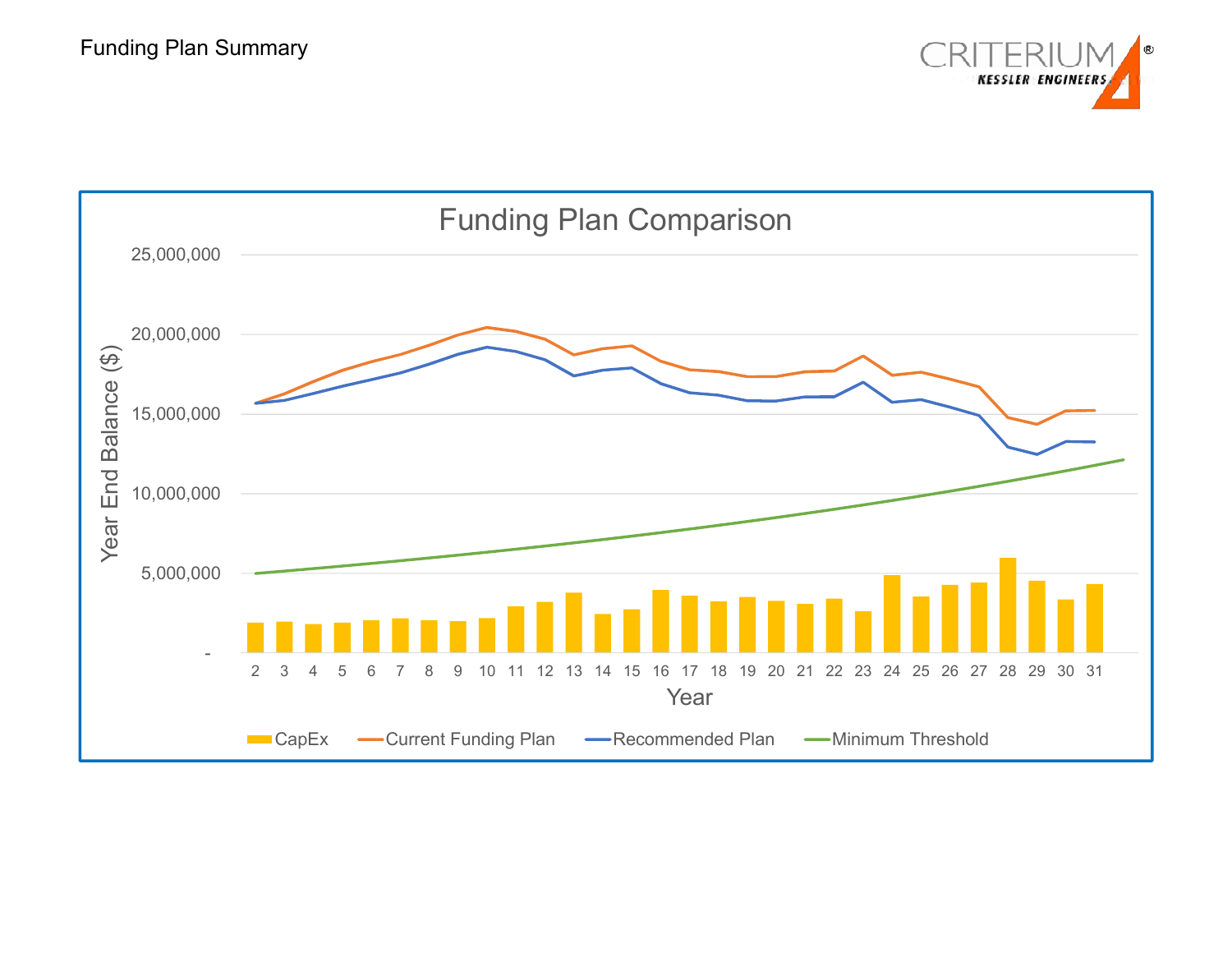

|                                                                   |                 |                     |                            | <b>Contribution Details</b>                                                                  |            |                          |                   |                   |                               |
|-------------------------------------------------------------------|-----------------|---------------------|----------------------------|----------------------------------------------------------------------------------------------|------------|--------------------------|-------------------|-------------------|-------------------------------|
|                                                                   |                 | <b>Total/Month</b>  |                            | <b>Total Annual</b>                                                                          |            | <b>Per Unit/Month</b>    |                   |                   | <b>Per Unit/Year</b>          |
| <b>First Year</b>                                                 | \$              | 185,083             | $\overline{\mathcal{E}}$   | 2,221,000                                                                                    | \$         |                          | 17.80             | \$                | 213.56                        |
| Last Year                                                         | $\overline{\$}$ | 334,281             | $\overline{\$}$            | 4,011,373                                                                                    | \$         |                          | 32.14             | \$                | 385.71                        |
| Number of Units:                                                  |                 |                     |                            |                                                                                              |            |                          |                   |                   |                               |
| Fiscal Year starts:                                               |                 |                     |                            |                                                                                              |            | 10400<br>01/01/19        |                   | <b>SUMMARY</b>    |                               |
| Reserve Funds at start                                            |                 |                     |                            | $\overline{\$}$                                                                              | 15,024,329 |                          |                   |                   |                               |
| Rate of Return on Reserve Funds (%)                               |                 |                     |                            |                                                                                              |            | 2.25%                    |                   |                   |                               |
| Inflation Rate (%)                                                |                 |                     |                            |                                                                                              |            | 3.00%                    |                   |                   | No change to the currently    |
| <b>Initial Minimum Threshold</b>                                  |                 |                     |                            | $\overline{\$}$                                                                              |            | 7,500,000                |                   | adopted plan of   |                               |
|                                                                   |                 |                     |                            |                                                                                              |            |                          |                   |                   | "Increase Annual Contribution |
|                                                                   |                 |                     | <b>Special Assessments</b> |                                                                                              |            |                          |                   |                   | to \$2,221,000 YR 2 (2019)    |
| Year                                                              |                 | Total/Year          |                            | Per Unit                                                                                     |            |                          |                   |                   | then Annual increase with     |
|                                                                   |                 |                     |                            | $\overline{\$}$                                                                              |            |                          |                   |                   |                               |
|                                                                   |                 |                     |                            | $\overline{\$}$<br>$\overline{\$}$                                                           |            | $\overline{\phantom{a}}$ |                   |                   | inflation (3%) YRS 12 - 30    |
|                                                                   |                 |                     |                            |                                                                                              |            |                          |                   | $(2029 - 2048)$ " |                               |
|                                                                   |                 |                     |                            |                                                                                              |            |                          |                   |                   | No Special Assessments        |
|                                                                   |                 |                     |                            |                                                                                              |            |                          |                   |                   |                               |
|                                                                   |                 |                     |                            |                                                                                              |            |                          |                   |                   |                               |
| 25,000,000<br>20,000,000<br>15,000,000<br>10,000,000<br>5,000,000 |                 |                     |                            | Initial Funding Plan                                                                         |            |                          |                   |                   |                               |
|                                                                   | 2               | Capital Expenditure | 9                          | 10 11 12 13 14 15 16 17 18 19 20 21 22 23 24 25 26 27 28 29 30 31<br>-Ending Reserve Balance |            |                          | Minimum Threshold |                   |                               |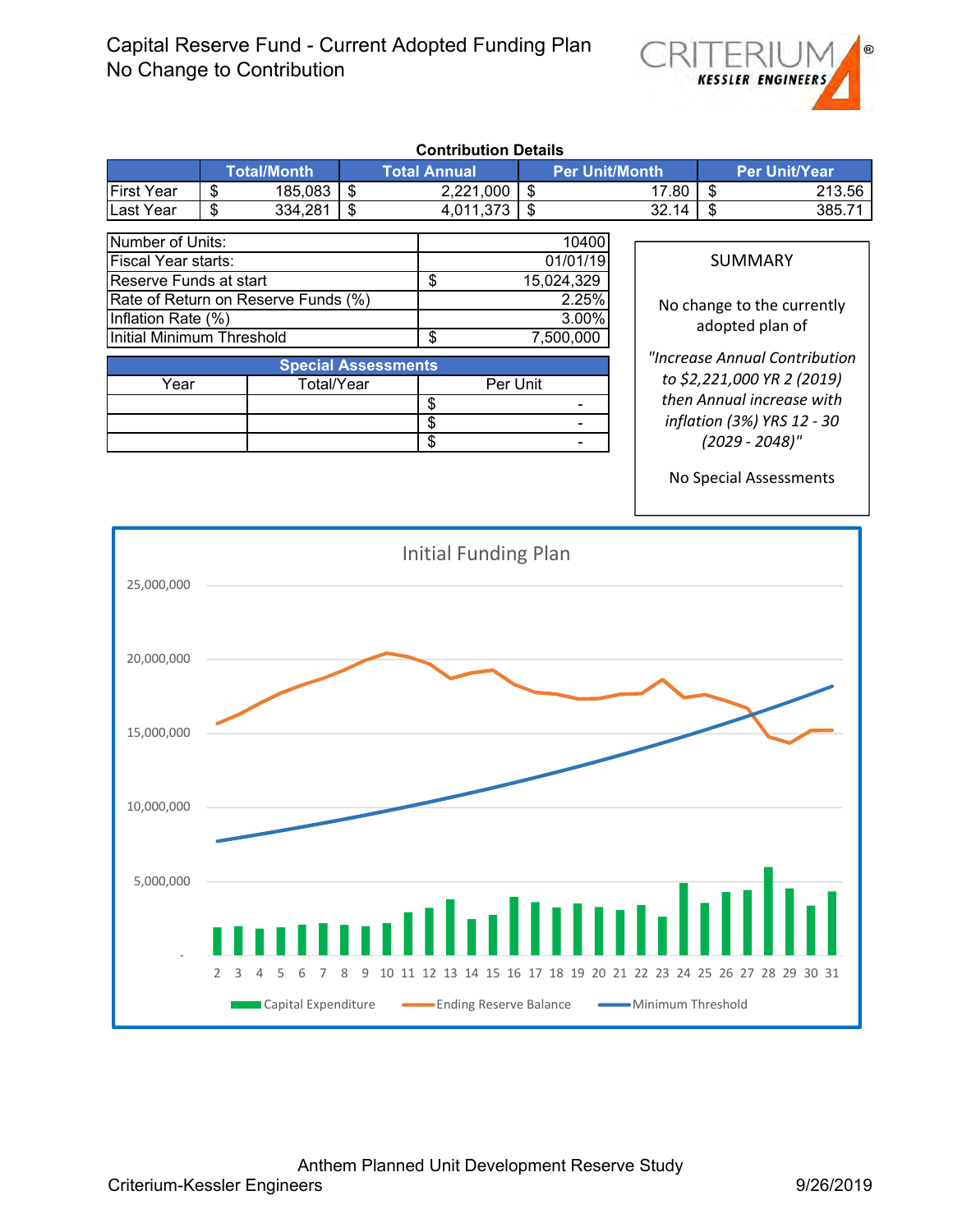

| Year | <b>Fiscal</b><br>Year | <b>Beginning</b><br><b>Reserve</b><br><b>Balance</b> | <b>Revenue</b> | <b>Special</b><br><b>Assessment</b> | <b>Investment</b><br><b>Earnings</b> | <b>Capital</b><br><b>Expenditure</b> | <b>Ending</b><br><b>Reserve</b><br><b>Balance</b> | <b>Minimum</b><br><b>Threshold</b> |
|------|-----------------------|------------------------------------------------------|----------------|-------------------------------------|--------------------------------------|--------------------------------------|---------------------------------------------------|------------------------------------|
| 2018 | 1                     | 14,405,276                                           | 2,221,000      | $\overline{\phantom{a}}$            | 324,119                              | 1,926,066                            | 15,024,329                                        | 7,500,000                          |
| 2019 | $\overline{c}$        | 15,024,329                                           | 2,221,000      |                                     | 338,047                              | 1,900,350                            | 15,683,027                                        | 7,725,000                          |
| 2020 | 3                     | 15,683,027                                           | 2,221,000      |                                     | 352,868                              | 1,977,530                            | 16,279,365                                        | 7,956,750                          |
| 2021 | 4                     | 16,279,365                                           | 2,221,000      | $\overline{\phantom{a}}$            | 366,286                              | 1,822,545                            | 17,044,106                                        | 8,195,453                          |
| 2022 | 5                     | 17,044,106                                           | 2,221,000      | $\overline{\phantom{a}}$            | 383,492                              | 1,899,592                            | 17,749,006                                        | 8,441,316                          |
| 2023 | 6                     | 17,749,006                                           | 2,221,000      | $\overline{\phantom{a}}$            | 399,353                              | 2,080,946                            | 18,288,413                                        | 8,694,556                          |
| 2024 | $\overline{7}$        | 18,288,413                                           | 2,221,000      | $\overline{\phantom{a}}$            | 411,489                              | 2,178,970                            | 18,741,933                                        | 8,955,392                          |
| 2025 | 8                     | 18,741,933                                           | 2,221,000      | $\overline{\phantom{a}}$            | 421,693                              | 2,070,428                            | 19,314,198                                        | 9,224,054                          |
| 2026 | $\boldsymbol{9}$      | 19,314,198                                           | 2,221,000      | $\overline{\phantom{a}}$            | 434,569                              | 1,997,973                            | 19,971,795                                        | 9,500,776                          |
| 2027 | 10                    | 19,971,795                                           | 2,221,000      | $\overline{\phantom{a}}$            | 449,365                              | 2,200,660                            | 20,441,500                                        | 9,785,799                          |
| 2028 | 11                    | 20,441,500                                           | 2,221,000      | $\overline{\phantom{a}}$            | 459,934                              | 2,927,999                            | 20,194,434                                        | 10,079,373                         |
| 2029 | 12                    | 20,194,434                                           | 2,287,630      |                                     | 454,375                              | 3,222,330                            | 19,714,109                                        | 10,381,754                         |
| 2030 | 13                    | 19,714,109                                           | 2,356,259      | $\overline{\phantom{a}}$            | 443,567                              | 3,795,088                            | 18,718,847                                        | 10,693,207                         |
| 2031 | 14                    | 18,718,847                                           | 2,426,947      |                                     | 421,174                              | 2,461,861                            | 19,105,107                                        | 11,014,003                         |
| 2032 | 15                    | 19,105,107                                           | 2,499,755      | $\overline{\phantom{a}}$            | 429,865                              | 2,746,741                            | 19,287,986                                        | 11,344,423                         |
| 2033 | 16                    | 19,287,986                                           | 2,574,748      |                                     | 433,980                              | 3,967,878                            | 18,328,835                                        | 11,684,756                         |
| 2034 | 17                    | 18,328,835                                           | 2,651,990      | $\overline{\phantom{a}}$            | 412,399                              | 3,605,037                            | 17,788,188                                        | 12,035,298                         |
| 2035 | 18                    | 17,788,188                                           | 2,731,550      |                                     | 400,234                              | 3,252,426                            | 17,667,546                                        | 12,396,357                         |
| 2036 | 19                    | 17,667,546                                           | 2,813,496      |                                     | 397,520                              | 3,524,677                            | 17,353,885                                        | 12,768,248                         |
| 2037 | 20                    | 17,353,885                                           | 2,897,901      |                                     | 390,462                              | 3,276,129                            | 17,366,120                                        | 13, 151, 295                       |
| 2038 | 21                    | 17,366,120                                           | 2,984,838      | $\overline{\phantom{a}}$            | 390,738                              | 3,077,910                            | 17,663,786                                        | 13,545,834                         |
| 2039 | 22                    | 17,663,786                                           | 3,074,383      |                                     | 397,435                              | 3,425,000                            | 17,710,605                                        | 13,952,209                         |
| 2040 | 23                    | 17,710,605                                           | 3,166,615      | $\overline{\phantom{a}}$            | 398,489                              | 2,622,368                            | 18,653,341                                        | 14,370,776                         |
| 2041 | 24                    | 18,653,341                                           | 3,261,613      |                                     | 419,700                              | 4,897,636                            | 17,437,018                                        | 14,801,899                         |
| 2042 | 25                    | 17,437,018                                           | 3,359,462      | $\overline{\phantom{a}}$            | 392,333                              | 3,552,295                            | 17,636,518                                        | 15,245,956                         |
| 2043 | 26                    | 17,636,518                                           | 3,460,246      | $\overline{\phantom{a}}$            | 396,822                              | 4,294,009                            | 17,199,576                                        | 15,703,334                         |
| 2044 | 27                    | 17,199,576                                           | 3,564,053      |                                     | 386,990                              | 4,429,640                            | 16,720,980                                        | 16,174,435                         |
| 2045 | 28                    | 16,720,980                                           | 3,670,975      |                                     | 376,222                              | 5,985,319                            | 14,782,857                                        | 16,659,668                         |
| 2046 | 29                    | 14,782,857                                           | 3,781,104      | $\overline{\phantom{a}}$            | 332,614                              | 4,538,876                            | 14,357,700                                        | 17,159,458                         |
| 2047 | 30                    | 14,357,700                                           | 3,894,537      | $\overline{\phantom{0}}$            | 323,048                              | 3,367,693                            | 15,207,592                                        | 17,674,241                         |
| 2048 | 31                    | 15,207,592                                           | 4,011,373      |                                     | 342,171                              | 4,332,845                            | 15,228,291                                        | 18,204,469                         |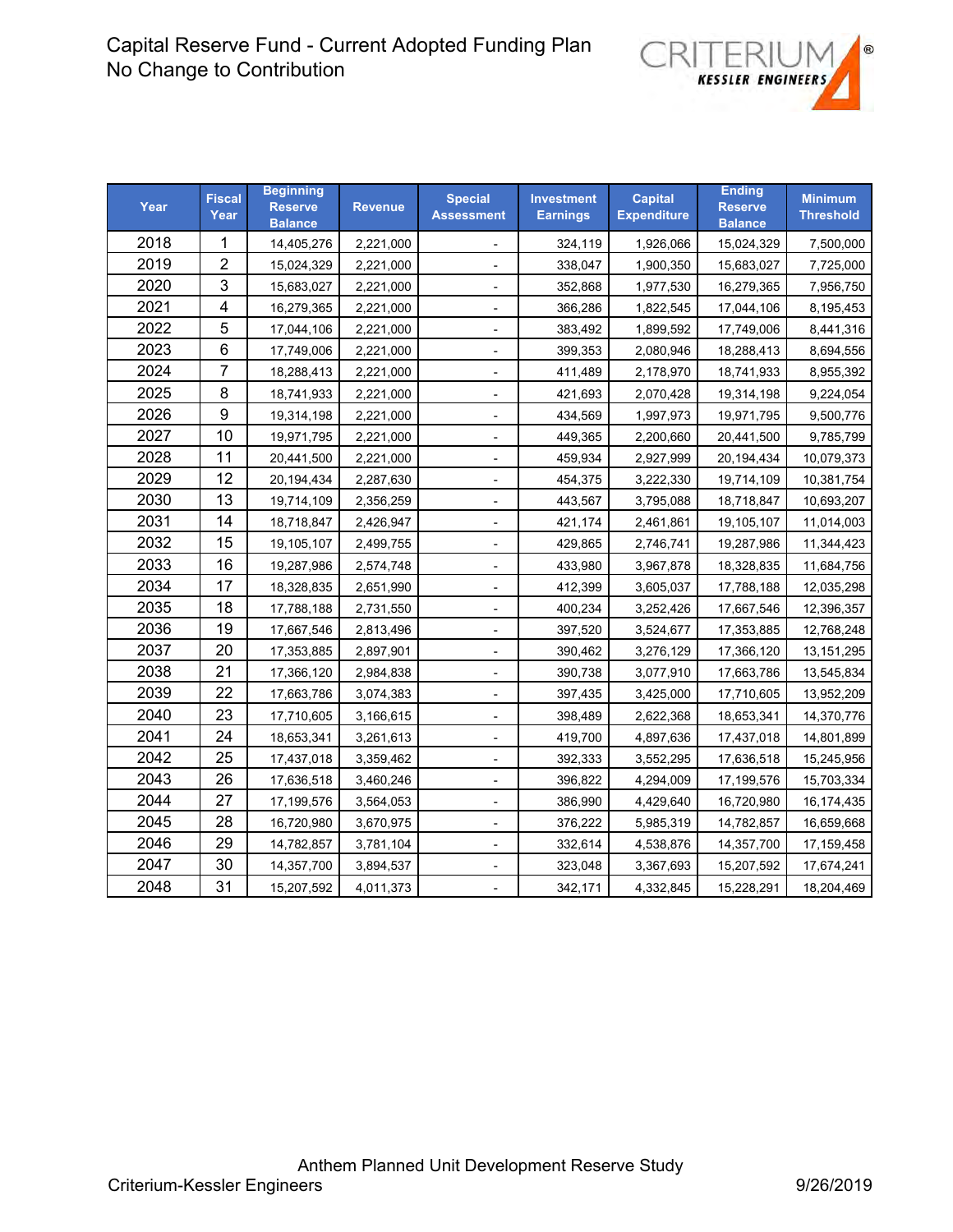Capital Reserve Fund - Funding Plan - Recommended Lump Sum Decrease Year 3 (2020) Lump Sum Increase Years 4 - 7 Annual Increase with Inflation Years 12 - 31



| <b>Contribution Details</b>                                                                                                    |                    |            |                                              |                            |                                                   |                                                                              |                                                                                 |                                                                  |  |  |  |
|--------------------------------------------------------------------------------------------------------------------------------|--------------------|------------|----------------------------------------------|----------------------------|---------------------------------------------------|------------------------------------------------------------------------------|---------------------------------------------------------------------------------|------------------------------------------------------------------|--|--|--|
|                                                                                                                                | <b>Total/Month</b> |            | <b>Total Annual</b><br><b>Per Unit/Month</b> |                            |                                                   | <b>Per Unit/Year</b>                                                         |                                                                                 |                                                                  |  |  |  |
| <b>Third Year</b>                                                                                                              | \$                 | 150,072    | \$                                           | 1,800,864                  | \$                                                | 14.43                                                                        | \$                                                                              | 173.16                                                           |  |  |  |
| Last Year                                                                                                                      | \$                 | 334,281    | \$                                           | 4,011,373                  | \$                                                | 32.14                                                                        | \$                                                                              | 385.71                                                           |  |  |  |
| Number of Units:<br>Fiscal Year starts:<br>Reserve Funds at start<br>Rate of Return on Reserve Funds (%)<br>Inflation Rate (%) |                    |            |                                              | \$                         | 10400<br>01/01/19<br>15,024,329<br>2.25%<br>3.00% |                                                                              | <b>SUMMARY</b><br>Decrease Annual Contribution to<br>\$1,800,864 YR 3<br>(2020) |                                                                  |  |  |  |
| Initial Minimum Threshold                                                                                                      |                    |            |                                              | \$<br>5,000,000            |                                                   |                                                                              |                                                                                 | Increase Annual Contribution by<br>$\approx$ \$100,000 YRS 4 - 6 |  |  |  |
|                                                                                                                                |                    |            | <b>Special Assessments</b>                   |                            |                                                   |                                                                              | $(2021 - 2023)$                                                                 |                                                                  |  |  |  |
| Year                                                                                                                           |                    | Total/Year |                                              | Per Unit<br>\$<br>\$<br>\$ |                                                   | Increase Annual Contribution to<br>\$2,221,000 YRS 7 - 11<br>$(2024 - 2028)$ |                                                                                 |                                                                  |  |  |  |
|                                                                                                                                |                    |            |                                              |                            |                                                   |                                                                              |                                                                                 | Annual increases with inflation (3%)                             |  |  |  |

YRS 12 ‐ 31 (2029 ‐ 2048)